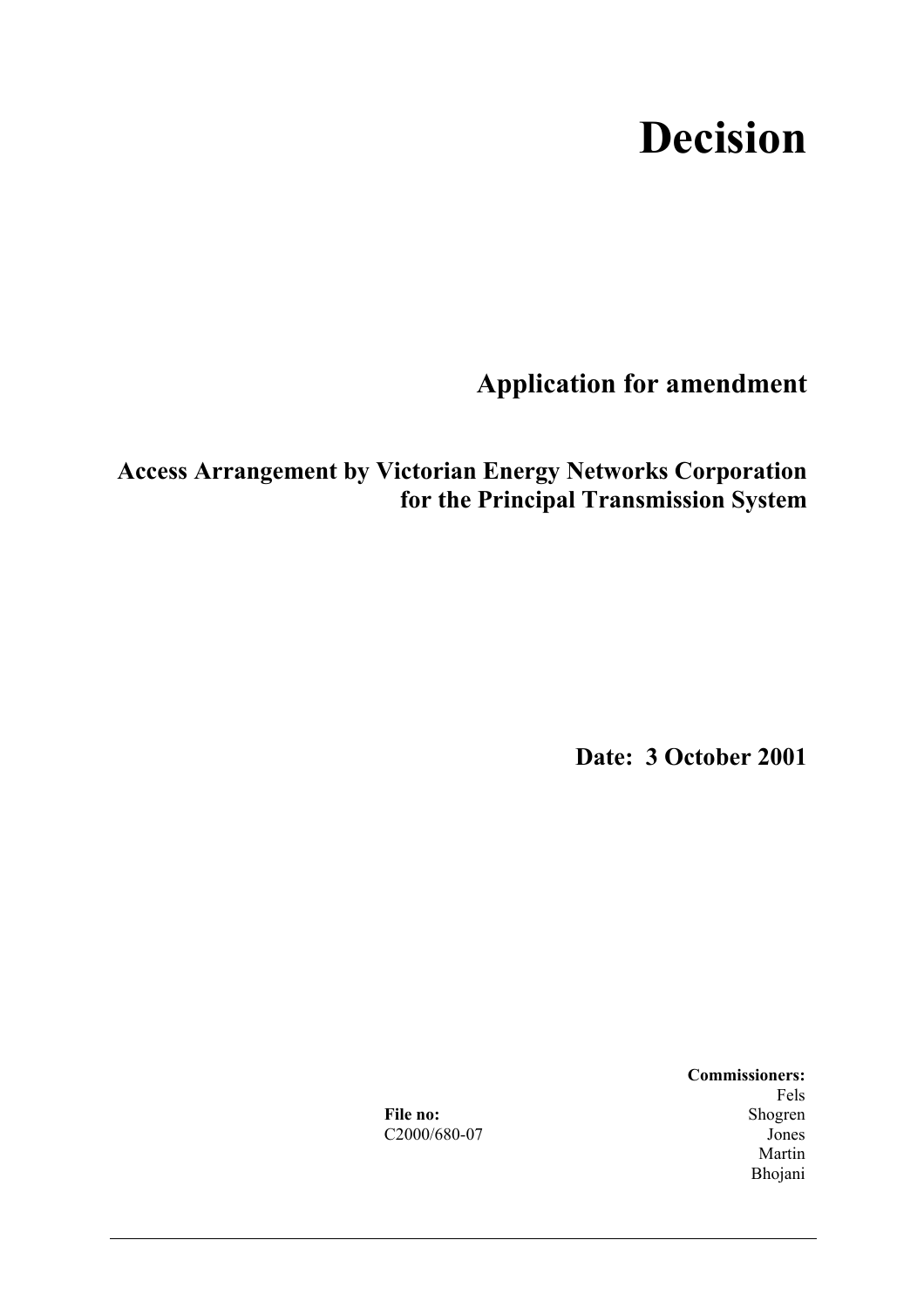# **1. The application**

 $\overline{a}$ 

On 9 August 2001 the Australian Competition and Consumer Commission (the Commission) received an application from the Victorian Energy Networks Corporation (VENCorp) for amendment of its Access Arrangement for the Principal Transmission System (PTS). The application was submitted under the National Third Party Access Code for Natural Gas Pipeline Systems as it applies in Victoria (National Access Code).<sup>1</sup>

The application for amendment relates to proposed changes to the Market and System Operations Rules (proposed rule changes). These proposed rule changes appear in Annexure 1 to this decision. VENCorp are proposing that the MSOR be amended to:

- include and show the relationship of the Retail Gas Market Rules to other gas industry regulatory instruments.
- **Figure VENCorp to act in accordance with the Retail Gas Market Rules.**
- remove references to **'**franchise**'** and **'**non-franchise**'** customers as, with full retail contestability, all customers will be **'**non-franchise**'**.
- clearly establish the MSO Rules as the regulatory instrument for metering required for:
	- the operation of the transmission system; and
	- the settlement of the wholesale gas market,

leaving metering for the administration and settlement of the retail gas market, including the provision and reading of 'basic' metering to be regulated through the Retail Gas Market Rules.

- include the reconciliation function as a type of 'settlement revision'.
- reflect the fact that, with the implementation of full retail contestability, trading imbalances will need to be determined by use of metering data from interval meters and other data provided in accordance with the Retail Gas Market Rules.
- clarify that metering data from interval meters and data, provided to VENCorp in accordance with the Retail Gas Market Rules for settlement purposes, is to be treated as confidential information.
- change VENCorp's obligation to calculate actual exposure on a daily basis to a requirement to calculate 'estimated exposure'. Where appropriate, the estimates will use the profiled data determined and provided under the Retail Gas Market Rules.

<sup>1</sup> The National Access Code came into force in Victoria on 1 July 1999 with the coming into force of the *Gas Pipelines Access (Victoria) Act* 1998. Section 25 of that Act repeals Part 4B of the *Gas Industry Act* 1994 pursuant to which the Victorian Third Party Access Code for Natural Gas Pipeline Systems (Victorian Access Code) was established. However, certain provisions of the Victorian Access Code continue to apply, such as section 2.33, which is discussed below.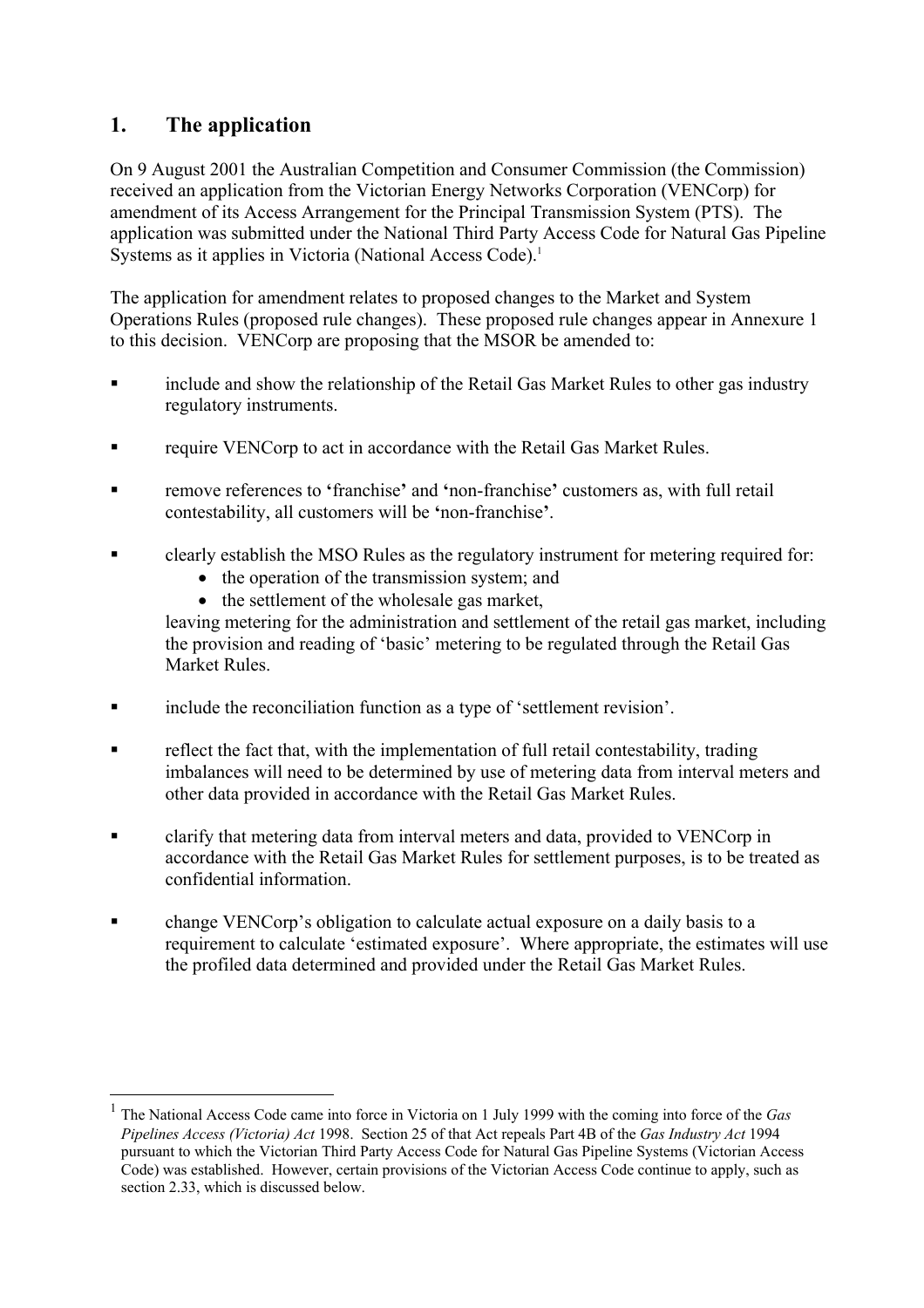# **2. Background**

The Access Arrangement for the PTS by VENCorp was approved by the Commission under section 2.19 of the Victorian Third Party Access Code for Natural Gas Pipeline Systems (the Victorian Access Code) on 16 December 1998.

Clause 5.1.2 of the Access Arrangement provides that:

in the event that the MSOR becomes subject to an exemption under section 51(1) of the Trade Practices Act, any amendment to, or supplementation or replacement of, the MSOR will, to the extent to which the MSOR are part of this Access Arrangement, constitute a change for the purposes of the Code and will not be effective to change this Access Arrangement unless and until the procedure in section 2 of the Code is followed.

On 21 November 1998, the *Gas Industry Act* 1994 (Vic) was amended by the insertion of section 62PA which authorises the making of the MSOR (including any amendment to the MSOR) and things done or conduct engaged in by VENCorp, participants or market participants pursuant thereto. Section 62PA was re-enacted as section 53 of the *Gas Industry Act* 2001 (Vic). The MSOR are subject to an exemption under section 51(1) of the *Trade Practices Act* 1974 (Cth). The proposed changes to the MSOR concern rules that are part of the Access Arrangement. For these reasons, the proposed rule changes constitute proposed revisions to the Access Arrangement.

# **3. Procedure for assessing proposed revisions**

VENCorp lodged its application for amendment pursuant to section 2.33 of the Victorian Access Code.2 Section 2.33 of the Victorian Access Code allows the Commission to approve proposed revisions to the Access Arrangement without requiring production of Access Arrangement information or public consultation if:

- (a) the revisions have been proposed by the Service Provider other than as required by the Access Arrangement; and
- (b) the Relevant Regulator considers that the revisions proposed are not material.

VENCorp argued that these proposed revisions (as constituted by the proposed rule changes) do not impact on the Access Arrangement in any material respect.

In the course of its public consultation relating to an application by VENCorp for minor variation of the authorisation of the MSOR, the Commission sought the views of interested parties on whether the proposed rule changes are material to the Access Arrangement (in so far as they constitute proposed revisions).

No submissions were received on the proposed rule changes.

 $\overline{a}$ 

<sup>2</sup> Section 24A(3) of the *Gas Pipelines Access (Victoria) Act* 1998 provides that section 2.33 of the Victorian Access Code continues to apply in respect of an Access Arrangement in force before the repeal of Part 4B of the *Gas Industry Act* 1994 until the first review of the Access Arrangement under section 2 of the National Access Code (31 March 2002, clause 5.8.1 of the Access Arrangement). The VENCorp Access Arrangement was in force prior to the repeal of Part 4B of the *Gas Industry Act 1994* and hence VENCorp requested the Commission consider this application under section 2.33 of the Victorian Access Code.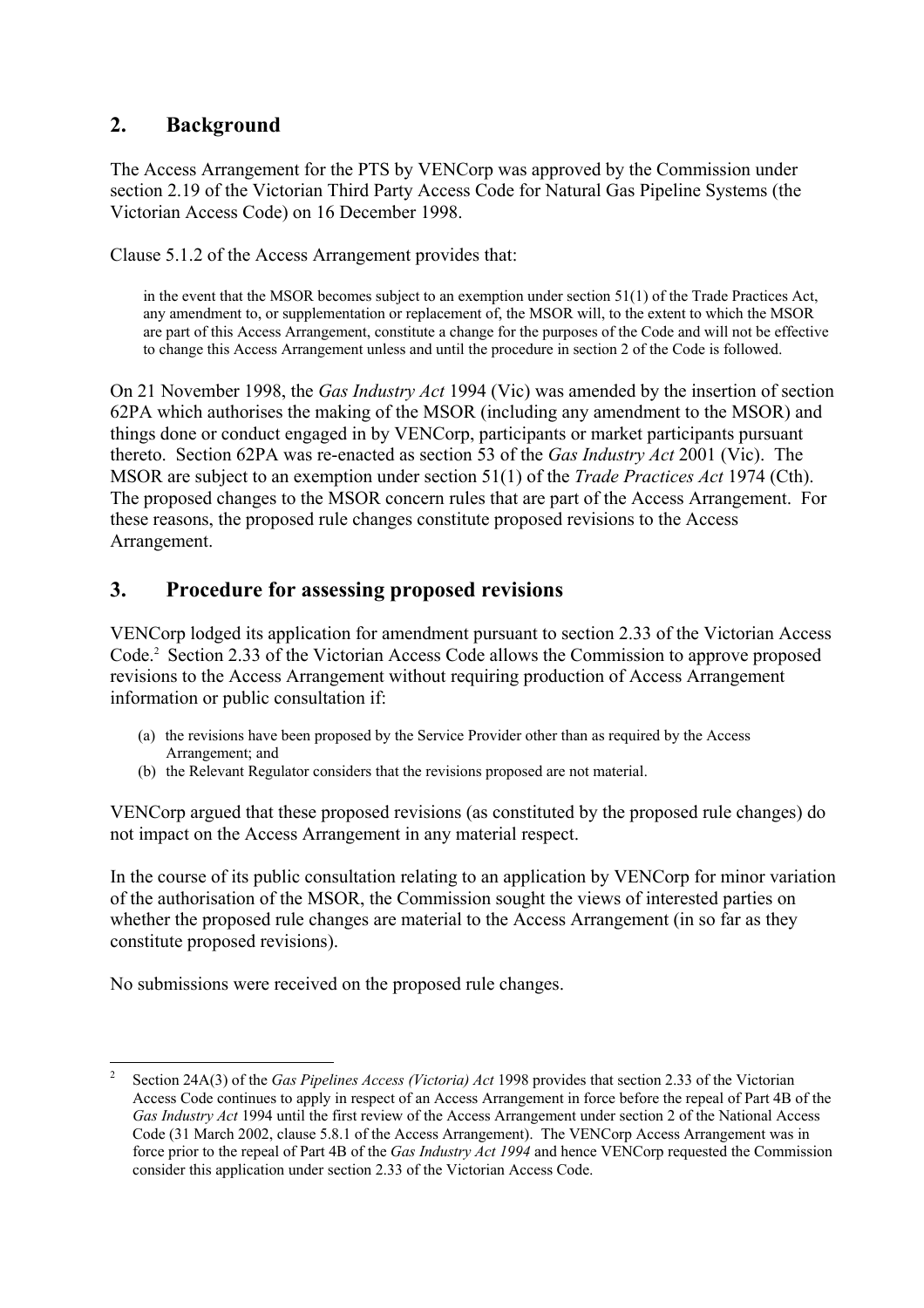The Commission accepted the view that the proposed revisions are not material to the VENCorp Access Arrangement and decided to dispense with the requirement to produce Access Arrangement Information and the consultation process outlined in section 2 of the National Access Code.<sup>3</sup>

# **4. Criteria for assessing proposed revisions**

Section 2.46 of the National Access Code provides that the Commission may approve proposed revisions to an Access Arrangement only if it is satisfied the Access Arrangement as revised would contain the elements and satisfy the principles in sections 3.1 to 3.20 of the Code. In assessing proposed revisions, the Commission must take into account:

- $\blacksquare$  the factors described in section 2.24 of the Code; and
- $\blacksquare$  the provisions of the Access Arrangement.

# **4.1 Requirements of section 2.24**

Section 2.24 requires that the Access Arrangement contains the elements and satisfies the principles set out in sections 3.1 to 3.22. These sections set out the elements that an Access Arrangement must include as a minimum – namely a services policy, Reference Tariffs, terms and conditions, a capacity management policy, a trading policy, a queuing policy, an extensions/expansions policy and a review date.

Section 2.24 also requires that the Commission take into account:

- (a) the Service Provider's legitimate business interests and investment in the Covered Pipeline;
- (b) firm and binding contractual obligations of the Service Provider or other persons (or both) already using the Covered Pipeline;
- (c) the operational and technical requirements necessary for the safe and reliable operation of the Covered Pipeline;
- (d) the economically efficient operation of the Covered Pipeline;
- (e) the public interest, including the public interest in having competition in markets (whether or not in Australia);
- (f) the interests of Users and Prospective Users;

 $\overline{a}$ 

(g) any other matters that the Relevant Regulator thinks are relevant.

The Commission considers that these proposed revisions in question do not remove any of the elements of the VENCorp Access Arrangement that was approved under section 2.19 of the Code on 16 December 1998. Moreover, the Commission considers that the proposed revisions do not affect the substance of the Access Arrangement in such a way that takes it outside the principles set out in sections 3.1 to 3.22.

The Commission has taken the matters set out in section 2.24 into account and considers that the proposed revisions do not impact on the Access Arrangement in such a way that the Commission should no longer consider that the Access Arrangement contains the elements and satisfies the principles set out in sections 3.1 to 3.20 of the National Access Code.

<sup>3</sup> Section 2 of the National Access Code prescribes a more comprehensive public consultation process than that undertaken by the Commission in the course of its assessment of the application by VENCorp for minor variation of the authorisation of the MSOR.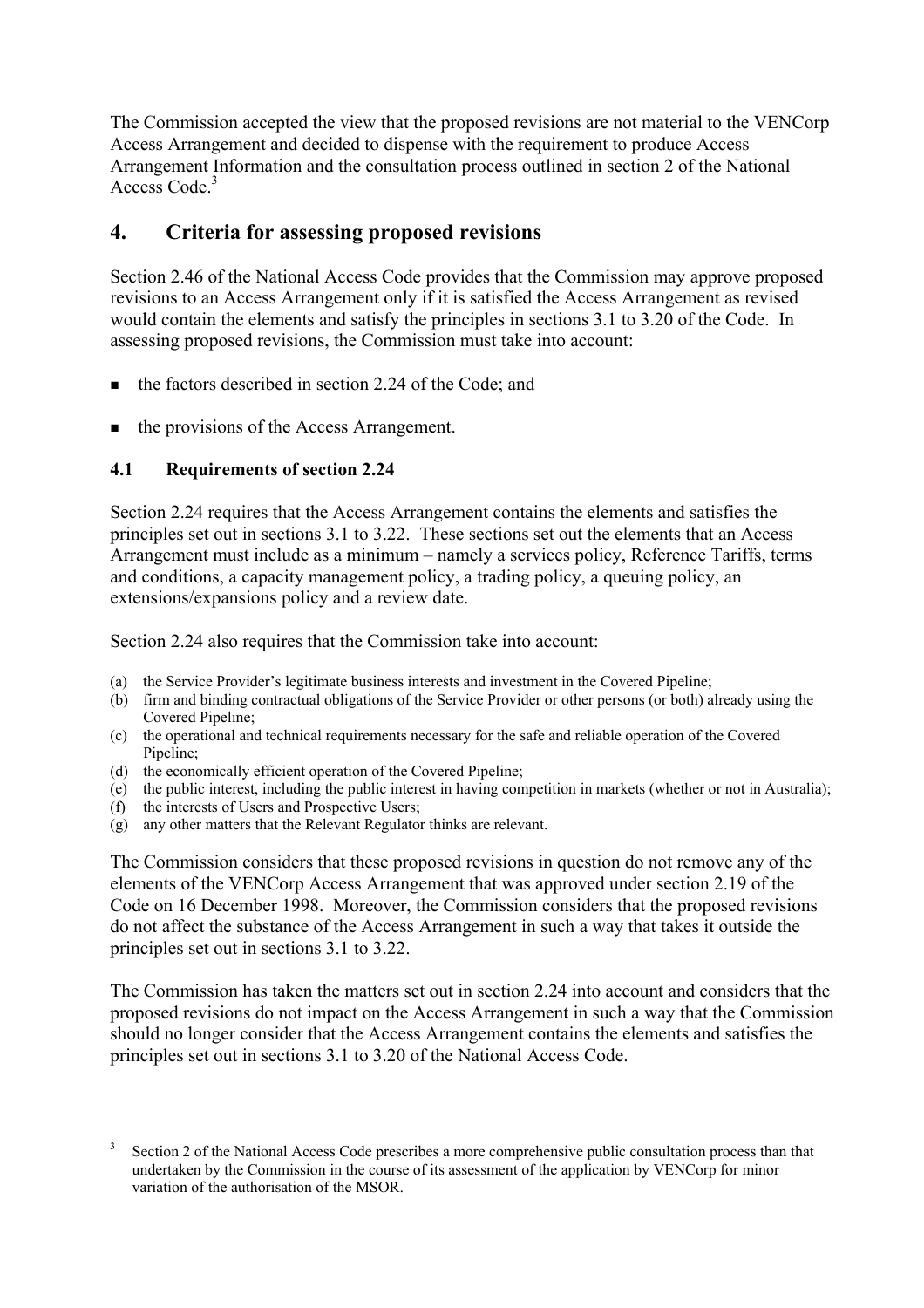## **4.2 The provisions of the Access Arrangement**

The minimal effect of the proposed revisions on the substance of the Access Arrangement means that the provisions of the Access Arrangement do not require any redrafting.

# **5. Decision**

The Commission has taken into account the factors described in section 2.24 of the National Access Code and the provisions of the Access Arrangement, and is satisfied that the revised Access Arrangement contains the elements and satisfies the principles set out in sections 3.1 to 3.20 of the National Access Code.

Pursuant to section 2.46 of the National Access Code, the Commission approves the proposed revisions that are the subject of this application.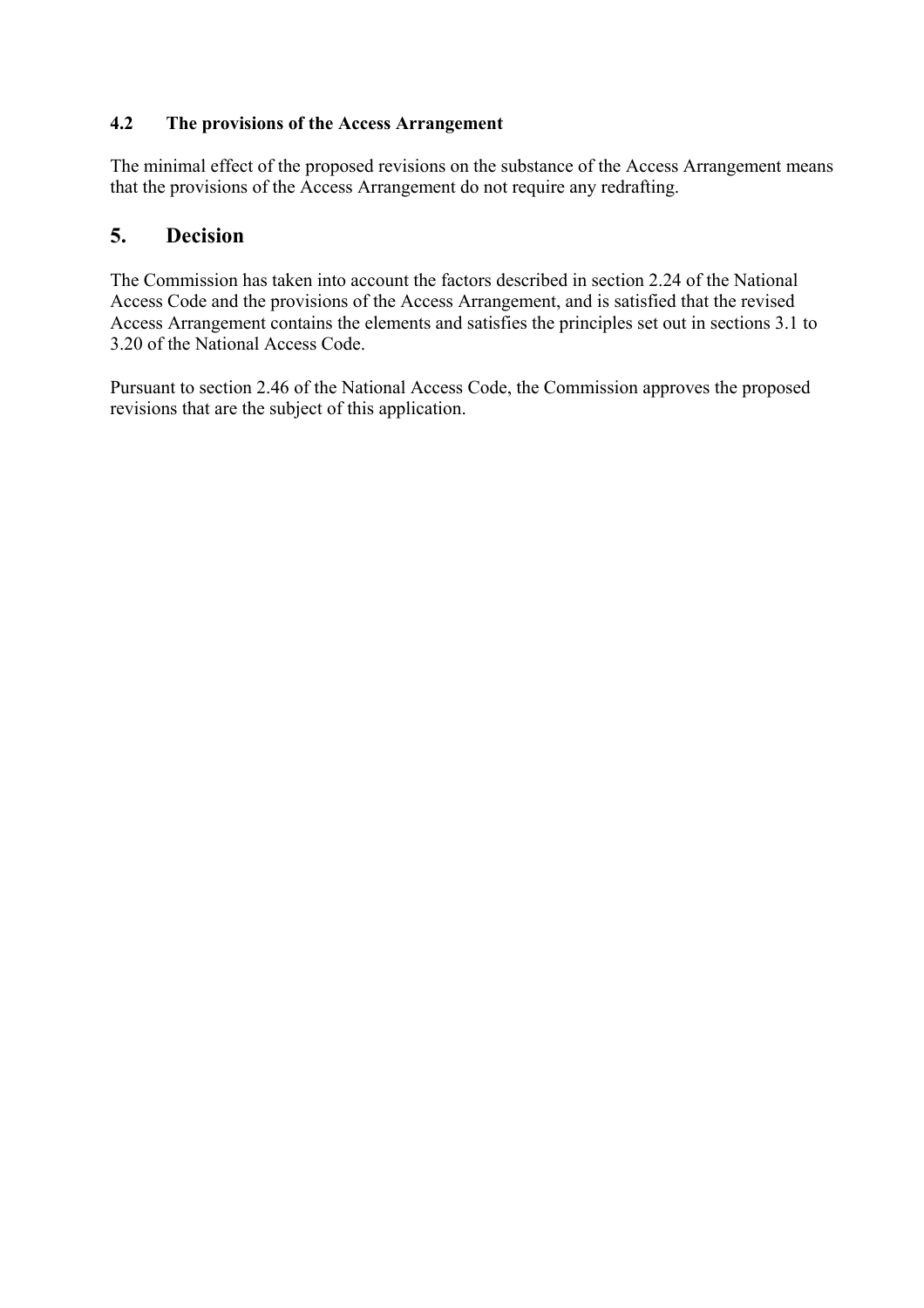# **PROPOSED MSO RULES CHANGES**



## **1.1.3 The regulatory framework**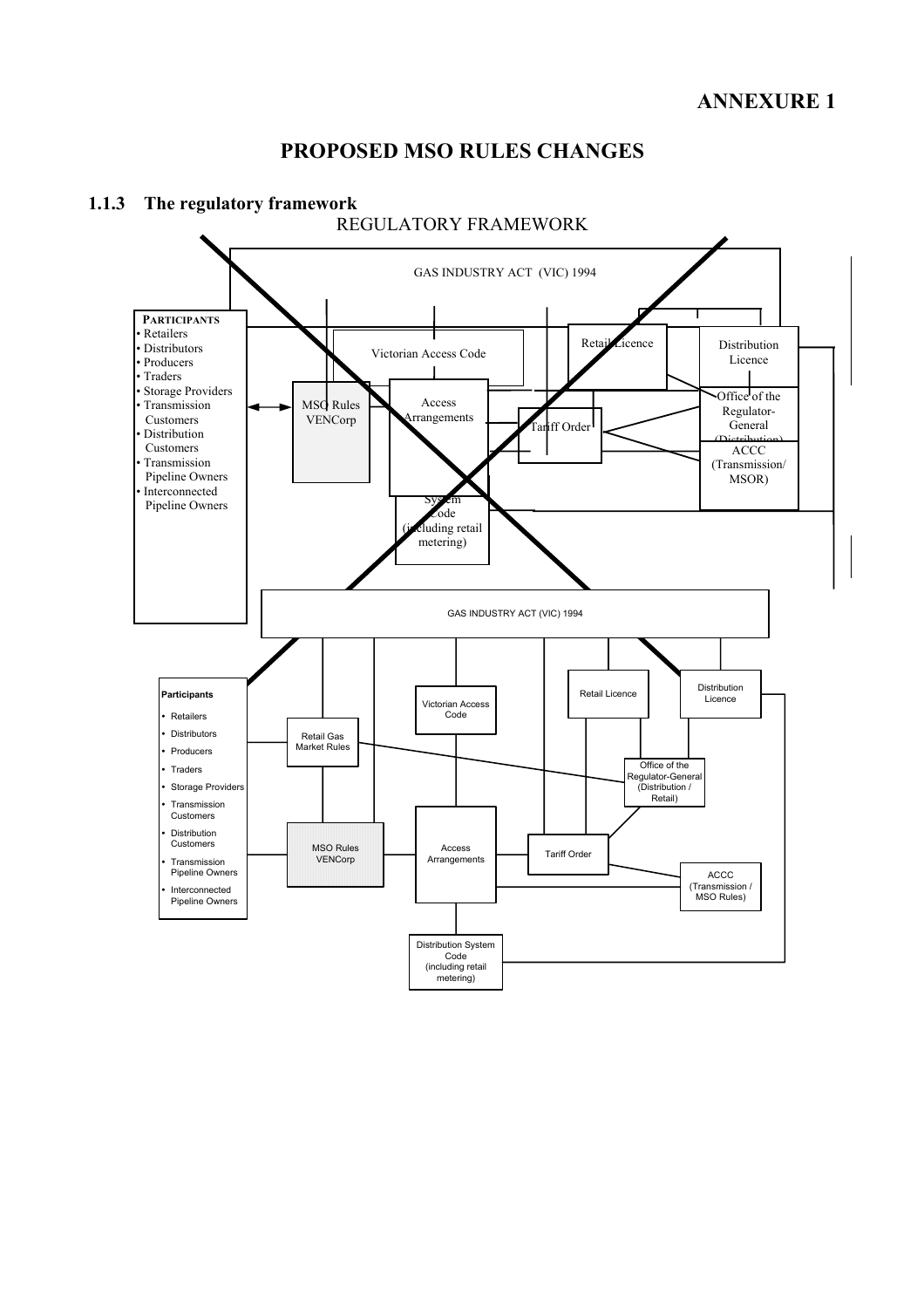# **1.2.1 Obligations of VENCorp**

- (a) *VENCorp* must:
	- (1) operate the *transmission system* and
	- (2) operate the administration of the *market*,

in accordance with the *Gas Industry Act* and these Rules and the *Retail Gas Market Rules* and taking into consideration the *VENCorp functions* and the *market objectives* and *VENCorp* must allocate appropriate resources to enable it to do so.

## **2.1 Registration with VENCorp**

- (e) A person is not eligible to be registered as a *Market Participant* unless the person:
	- (1) is a resident in, or is permanently established in, Australia;
		- (2) is, in respect of *Transmission Customers* and *Distribution Customers*, a person who is a *Non-Franchise Customer*;
		- (3) is not under external administration (as defined in the Corporations Law) or under a similar form of administration under any laws applicable to that person in any jurisdiction;
		- (4) is not immune from suit in respect of the obligations of a *Participant* under these Rules;
		- (5) is capable of being sued in its own name in a court of Australia; and
		- (6) has entered into and continues to be a party to an agreement providing for the payment of transmission charges associated with the provision of services by a *Transmission Pipeline Owner* under a *service envelope agreement*,

and if at any time a *Market Participant* ceases to be eligible to be registered as a *Market Participant* in accordance with this clause 2.1(e), that *Market Participant*  must inform *VENCorp* accordingly and as soon as practicable after *VENCorp*  becomes aware that a *Market Participant* is no longer eligible to be registered, *VENCorp* must issue a *suspension notice* in respect of that *Market Participant* in accordance with clause 3.7.7*.*

# **2.6 Market fees**

- (c) Unless otherwise approved by the *Regulator*, each *Participant* must pay to *VENCorp market fees* in accordance with this clause 2.6(c):
	- $(1)$  ........
	- (2) each *Market Participant* who withdraws gas from the *transmission system* on a *gas day* at a *system withdrawal point* or injects gas into the *transmission system* on a *gas day* at a *system injection point* must pay, in respect of that withdrawal or injection, a metering fee associated with a "transmission supply point" as defined in the *Tariff Order* and as determined in accordance with the *Tariff Order*;
	- (3) each *Retailer* whose *Customers* have withdrawn gas on a *gas day* at a are connected to a *transmission delivery point* at which there is a *meter metering installation* from which *VENCorp* is responsible for collecting *metering data*  must pay, in respect of each such withdrawal on that *gas day*, *metering installation* a metering fee associated with a "transmission supply point" as defined in the *Tariff Order* and as determined in accordance with the *Tariff Order*;
	- (4) each *Retailer* whose *Customers* have withdrawn gas on a *gas day* at a are connected to a *distribution delivery point* at which there is a *meter metering installation* from which *VENCorp* is responsible for collecting *metering data* must pay, in respect of each such withdrawal on that *gas day*, *metering installation* a metering fee associated with a "distribution supply point" as defined in the *Tariff Order* and as determined in accordance with the *Tariff Order*;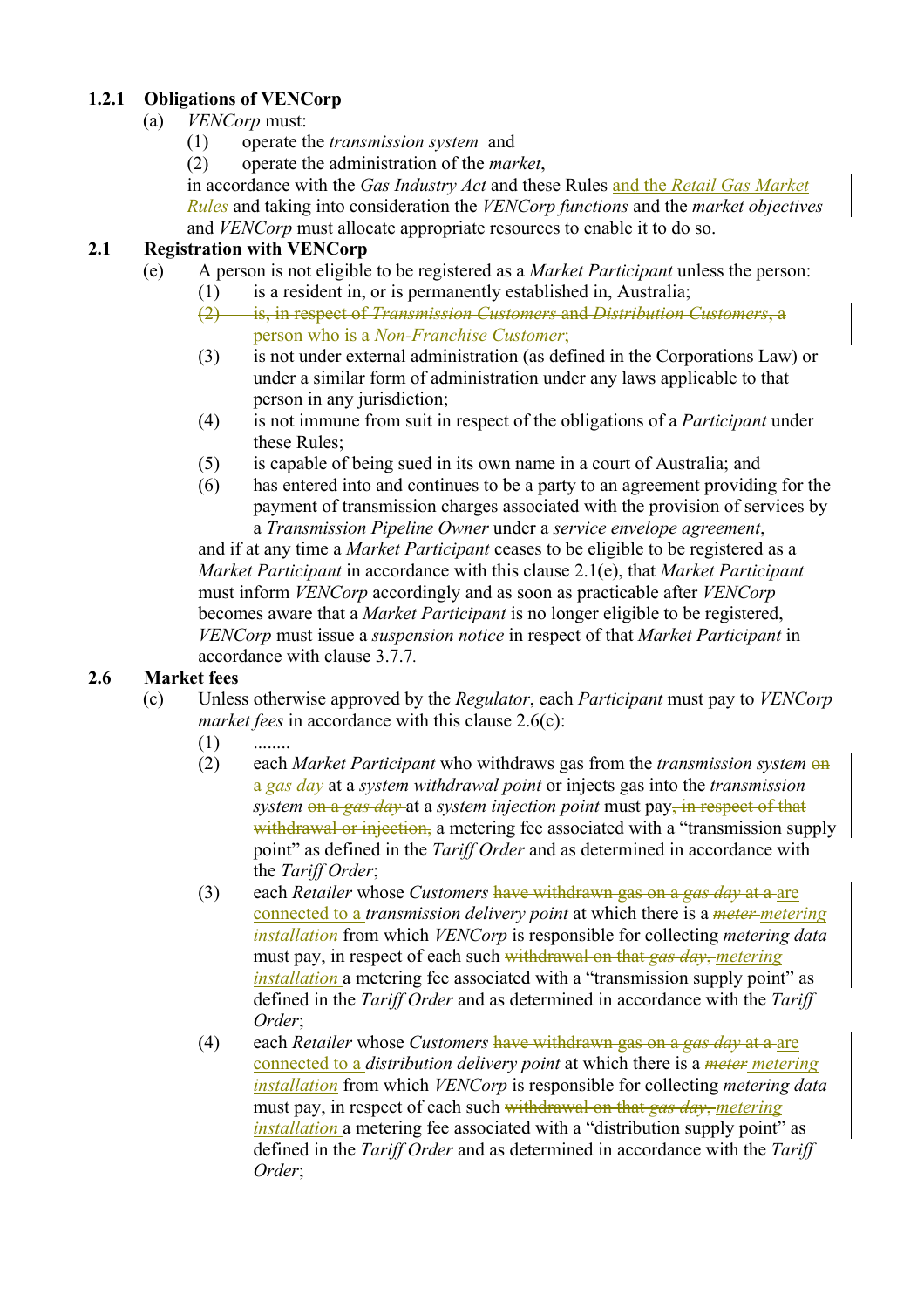- (5) each *Distribution Customer* who is a *Market Participant* and who withdraws gas on a *gas day* at a is connected to a *distribution delivery point* at which there is a *meter metering installation* from which *VENCorp* is responsible for collecting *metering data* must pay, in respect fo of that withdrawal on that *gas day metering installation*, a metering fee associated with a "distribution supply point" as defined in the *Tariff* Order and as determined in accordance with the *Tariff Order*;
- **(5a) with the exception of data provided to** *VENCorp* **for** *settlement* **in accordance with the** *Retail Gas Market Rules***, where gas quantities are provided to** *VENCorp* **by an** *Allocation Agent* **or otherwise derived by**  *VENCorp* **for the purpose of** *settlement***, the** *Market Participant* **for which the information is required shall be deemed to have a** *metering installation* **for the purpose of this clause 2.6.**
- $(6)$  ........
- $(7)$  ........
- $(8)$  ........
- $(9)$  ........
- $(10)$  ........

#### **3.3.2 Funding the participant compensation fund**

(f) Each *Market Participant* must pay as part of the *settlement amount* payable by that *Market Participant* in respect of each *settlement period*, an amount calculated by multiplying the contribution rate determined in accordance with clause 3.3.2(d) by the aggregate quantity of gas withdrawn from the *transmission system* by that *Market Participant* during the relevant *settlement* period as determined from *metering data* in accordance with clause 4.4.

#### **3.5.2 Injection allocations**

- (h) The total quantity of gas *allocated* by each *Allocation Agent* in respect of a *trading interval* at a *system injection point* must equal the total quantity of gas injected into the *transmission system* during that *trading interval* at that *system injection point* (as measured and determined in accordance with clause 4.4).
- (ma) Where *VENCorp* has acted in accordance with clause 3.5.2(m) then *VENCorp* may recover reasonable costs incurred in applying that clause from those *Market Participants* to which the application has applied and those *Market Participants* must pay *VENCorp* those costs.

#### **3.5.3 Withdrawal allocations - non-SAW points**

- (a) Where gas is withdrawn, or tendered for withdrawal, at a *non-SAW delivery point* by more than one *Market Participant* and there are insufficient *metering installations*  installed to enable *VENCorp* to determine the quantity of gas withdrawn at that *non-SAWdelivery point* by each *Market Participant*, the *Market Participants* who withdraw gas, or tender gas for withdrawal, at that *non-SAWdelivery point* must together appoint a single *Allocation Agent* to determine the quantity of gas which is to be treated as withdrawn from the *transmission system* or distribution system by each of those *Market Participants* from time to time at that *non-SAWdelivery point.*
- (b) Unless otherwise agreed by *VENCorp*, a *Market Participant* must not submit *nominations* or *inc/dec offers* in respect of a *non-SAWdelivery point* to which clause 3.5.3(a) applies or withdraw, or tender for withdrawal, gas at a *non-SAWdelivery point* to which clause 3.5.3(a) applies unless:
	- (1) that *Market Participant* has appointed the *Allocation Agent* for that *non-SAWdelivery point* for the purpose described in clause 3.5.3(a); and
	- (2) the *Allocation Agent* for that *non-SAWdelivery point* has confirmed to *VENCorp* that it has been appointed by that *Market Participant* for the purpose described in clause 3.5.3(a).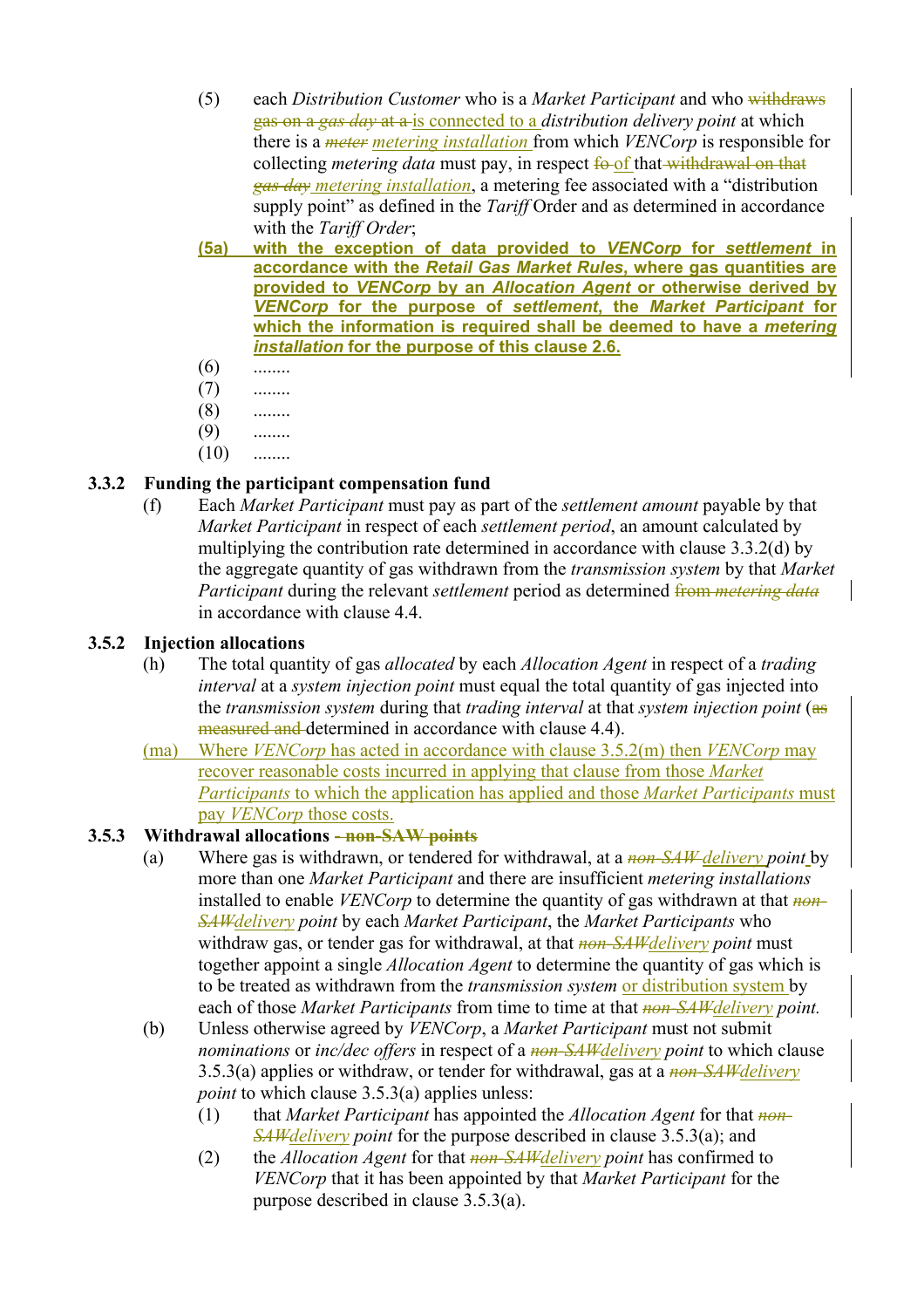- (c) Only one *Allocation Agent* shall be appointed for each *non-SAWdelivery point* to which clause 3.5.3(a) applies.
- (d) Each *Market Participant* must immediately notify *VENCorp* if an *Allocation Agent* ceases to be appointed by it in relation to any *non-SAWdelivery point* to which clause  $3.5.3(a)$  applies..
- (g) Each *Allocation Agent* must, in respect of each *non-SAWdelivery point* in respect of which it has been appointed, give to *VENCorp*, not later than 5:00 p.m. on the third calendar day after each *gas day* or such later time as *VENCorp* may agree with that *Allocation Agent*, a statement in respect of that *gas day* specifying:
	- (1) the identity of the *non-SAWdelivery point*;
	- (2) the *gas day* to which the statement relates;
	- (3) the identity of each *Market Participant* which withdraws gas from the *transmission system* at that *non-SAWdelivery point* on that *gas day*;
	- (4) the total quantity of gas withdrawn from the *transmission system* at that *non-SAWdelivery point* during each *trading interval* on that *gas day*; and
	- (5) the quantity of gas which is to be treated as withdrawn by each *Market Participant* from the *transmission system* at that *non-SAWdelivery point* on each *trading interval during* that *gas day*.
- (h) The total quantity of gas *allocated* by each *Allocation Agent* in respect of a *trading interval* at a *non-SAW delivery point* to which clause 3.5.3(a) applies must equal the total quantity of gas withdrawn from the *transmission system* or *distribution system* during that *trading interval* at that *non-SAWdelivery point* (as measured and determined in accordance with clause 4.4).
- (i) Where a *withdrawal allocation statement* has been submitted by an *Allocation Agent*  which specifies a *Market Participant* as having withdrawn a quantity of gas from the *transmission system* at a *non-SAWdelivery point* to which clause 3.5.3(a) applies on a *gas day*, that *Market Participant* may submit to *VENCorp*, not later than 5:00 p.m. on the third calendar day after each *gas day* or such later time as *VENCorp* may agree with that *Market Participant*, a *sub-allocation statement* specifying:
	- (1) that such quantity is to be treated as having been withdrawn from the *transmission system* at that *non-SAWdelivery point* by one or more *Market Participants* (who may include the *Market Participant* specified in the *withdrawal allocation statement)*;
	- (2) the identity of those *Market Participants*;
	- (3) the *gas day* to which the statement relates; and
	- (4) the proportion of such quantity which is to be treated as having been withdrawn by each of those *Market Participants*.
- (j) *VENCorp* is not required to have regard to any *sub-allocation statement* unless each *Market Participant* identified in that *sub-allocation statement* has confirmed in writing to *VENCorp* that it has appointed the *Sub-allocation Agent* for the relevant *non-SAW delivery point* for the purposes of clause 3.5.3(i).
- (l) If, in relation to a *delivery point* to which clause 3.5.3(a) applies:
	- (1) an *Allocation Agent* has not been appointed in respect of a *non-SAW*that *delivery point;* or
	- (2) *VENCorp* is notified by a *Market Participant* that the appointment of an *Allocation Agent* in respect of a *non-SAW*that *delivery point* has been terminated by that or any other *Market Participant,*

*VENCorp* must determine the quantities of gas which are to be treated as withdrawn by *Market Participants* at that *non-SAWdelivery point* in accordance with clause 3.5.3(m) and, in the case of paragraph (2) of this clause 3.5.3(l), must disregard any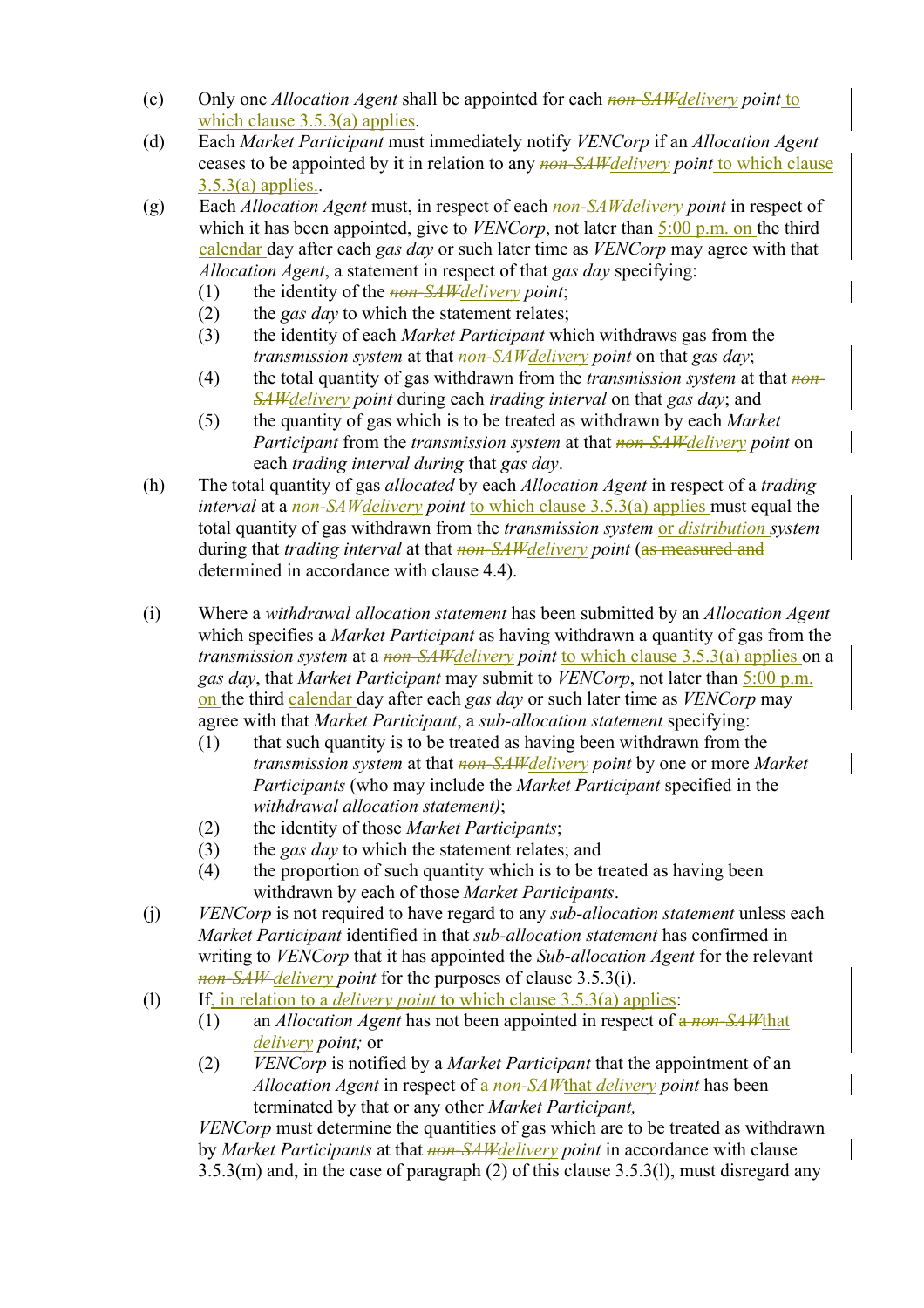*withdrawal allocation statement* subsequently given by that *Allocation Agent* in respect of that *non-SAWdelivery point*.

- (m) If clauses 3.5.3(f) or (l) apply, then the quantity of gas which is to be treated for *settlement* purposes as having been withdrawn by each *Market Participant* at the relevant delivery point shall be that quantity reasonably determined by *VENCorp* using the information available to it at the time and following consultation with the affected *Market Participants*.
- (ma) Where *VENCorp* has acted in accordance with clause 3.5.3(m) then *VENCorp* may recover reasonable costs incurred in applying that clause from those *Market Participants* to which the application has applied and those *Market Participants* must pay *VENCorp* those costs.
- (n) An *Allocation Agent* may be appointed to act in relation to more than one *non-SAWdelivery point* and may also be appointed to act in relation to one or more *system injection points*.

#### **3.5.4 Withdrawal allocations - SAW points**

- (a) *VENCorp* must establish prior to the *commencement date* an algorithm for the purpose of allocating the aggregate quantities of gas withdrawn by *Market Participants* from each *SAW point* to those *Market Participants*.
- (b) *VENCorp* may appoint any expert or adviser for the purpose of assisting in the development of the *allocation algorithm*.
- (c) *VENCorp* must, upon request, give a copy of the *allocation algorithm* to each *Market Participant* who, in *VENCorp's* reasonable opinion, will or is likely to be affected by the *allocation algorithm.*
- (d) *VENCorp* must:
	- (1) at any time *VENCorp* considers that the *allocation algorithm* does not effect an *allocation* in respect of gas withdrawn from the *transmission system* at each *SAW point* in a fair and reasonable way; or
	- (2) if *VENCorp* proposes to designate a *system withdrawal point* as a new *SAW point; or*
	- (3) upon written request by two or more *Participants* who, in *VENCorp's*  reasonable opinion, are affected by the *allocation algorithm*; and
	- (4) in any event, at least once each year,

undertake a review of the *allocation algorithm* and consult with all *Market Participants* who, in *VENCorp's* reasonable opinion, are affected by the *allocation algorithm* with a view to making any changes to the *allocation algorithm* which *VENCorp* considers necessary to effect a fair and reasonable *allocation*.

#### **3.5.5 Reconciliation**

- (a) *VENCorp* must establish, prior to the *commencement date, reconciliation procedures*  for the purpose of carrying out a reconciliation and adjustment in respect of gas withdrawn from the *transmission system* at each *SAW point*, in respect of the differences between:
	- (1) the quantities determined as withdrawn by a *Market Participant* by application of the *allocation algorithm* in accordance with clause 3.5.4; and
	- (2) the quantities subsequently determined to have been withdrawn by that *Market Participant* upon the obtaining of *NDM meter* readings.
- (b) The *reconciliation procedures* will be used to determine *reconciliation amounts* for each *billing period*.
- (c) *VENCorp* must consult with all *Market Participants* who, in *VENCorp's* reasonable opinion, will or are likely to be affected by the *reconciliation procedures* with the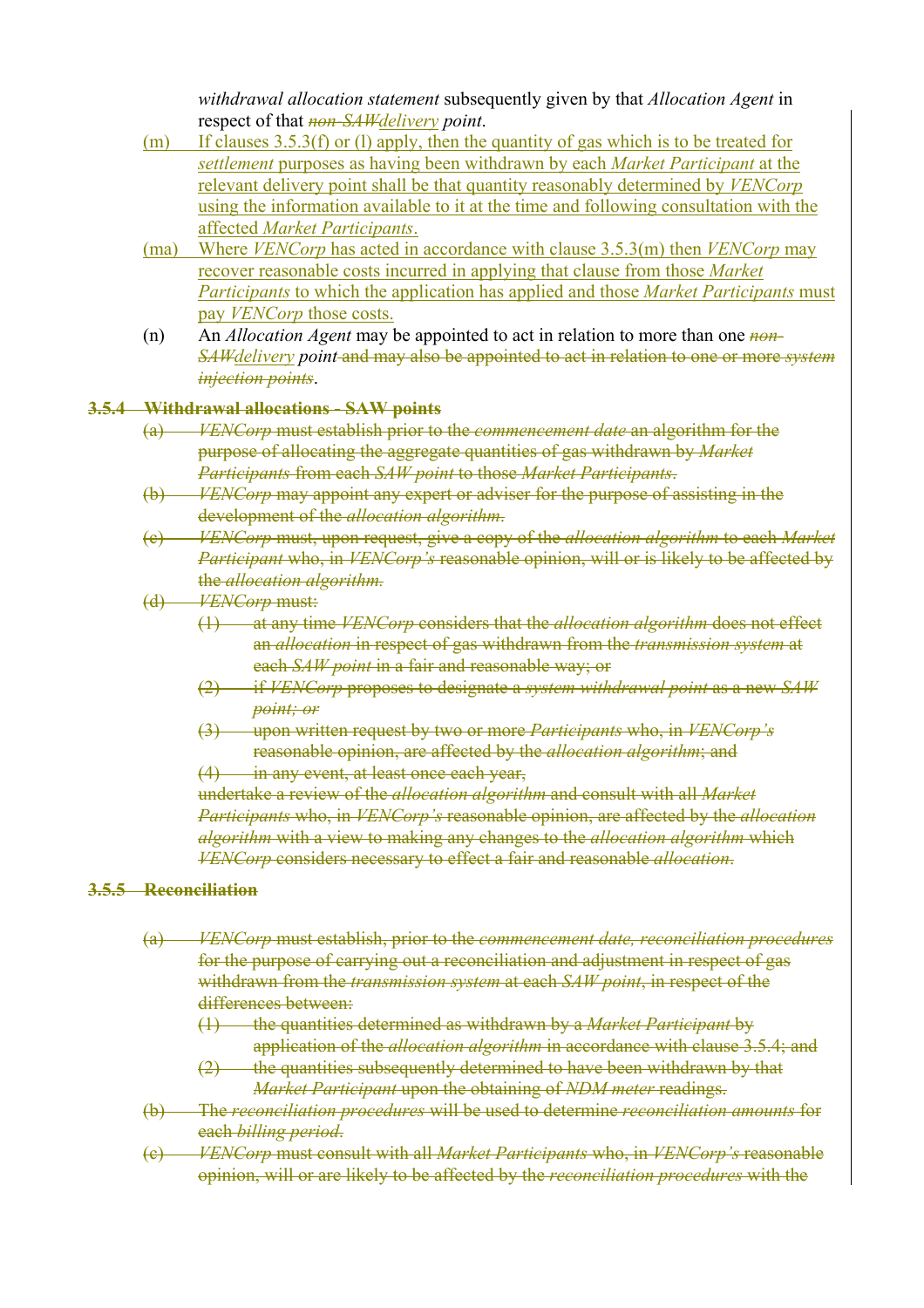intent of facilitating the agreement of all such *Market Participants* to the terms of the *reconciliation procedures*.

- (d) *VENCorp* may appoint any expert or adviser for the purpose of assisting in the development of the *reconciliation procedures*.
- (e) *VENCorp* must, upon request, give a copy of the *reconciliation procedures* to each *Market Participant* who, in *VENCorp's* reasonable opinion, will or is likely to be affected by the *reconciliation procedures.*
- (f) *VENCorp* must:
	- (1) at any time *VENCorp* considers that the *reconciliation procedures* do not effect a reconciliation and adjustment in respect of gas withdrawn from the *transmission system* at each *SAW point* in a fair way; or
	- (2) if *VENCorp* proposes to designate a *system withdrawal point* as a new *SAW point*; or
	- (3) upon written request by two or more *Participants* who, in *VENCorp's*  reasonable opinion, are affected by the *reconciliation procedures*; and
	- (4) in any event, at least once each calendar year, undertake a review of the *reconciliation procedures* and consult with all *Market Participants* who, in *VENCorp's* reasonable opinion, are affected by the

*reconciliation procedures* with a view to:

- (5) making any changes to the *reconciliation procedures* which *VENCorp* considers necessary to effect a fair reconciliation and adjustment; and
- (6) facilitating the agreement of all such *Market Participants* to the changes to the *reconciliation procedures*.
- (g) *Market Participants* must comply with the *reconciliation procedures*.

#### **3.6.4 Trading imbalances**

- (a) The *trading imbalance* of a *Market Participant* in a *trading interval* shall be determined, in GJ, as the difference between its aggregate injections of gas at all *system injection points* in that *trading interval* and its aggregate *adjusted withdrawals* of gas, as determined in accordance with clauses  $3.6.4(b)$ , (c), and (d) and (da) in that *trading interval*.
- (d) A *Market Participant's adjusted withdrawals* at a *system withdrawal point* or a *distribution delivery point* are to be determined:
	- (1a) subject to clauses 3.6.4(d)(1) and 3.6.4(d)(2), at that *system withdrawal point* as the metered quantity of gas withdrawn, adjusted in accordance with clause 3.6.4(b)
	- (1) at a *SAW point*, or a *non-SAW system withdrawal point* at which an *Allocation Agent* has been appointed in accordance with clause 3.5.3(a), as the quantity of gas allocated to that *Market Participant* at that *system withdrawal point* in accordance with clause 3.5.3,  $\Theta$   $\Theta$   $\Theta$   $\Theta$ ,  $\Theta$   $\Theta$  as appropriate, adjusted in accordance with clause  $3.6.4(b)$ ;
	- (2) at a *non-SAW system withdrawal point* at which an *Allocation Agent* has notshould have been appointed under clause 3.5.3(a) but has not been appointed, as the *metered* quantity of gas determined in accordance with clause 3.5.3(m),withdrawn at that *system withdrawal point*, adjusted in accordance with clause 3.6.4(b),; minus the sum of any *metered* quantities withdrawn at *distribution delivery points* supplied from that *system withdrawal point*, adjusted in accordance with clause 3.6.4(c), where gas is withdrawn by *Customers* other than that *Market Participant* or that *Market Participant's Customers*; and
	- (3) at a *distribution delivery point*, as the *metered* quantity of gas withdrawn at that *distribution delivery point*, adjusted in accordance with clause 3.6.4(c).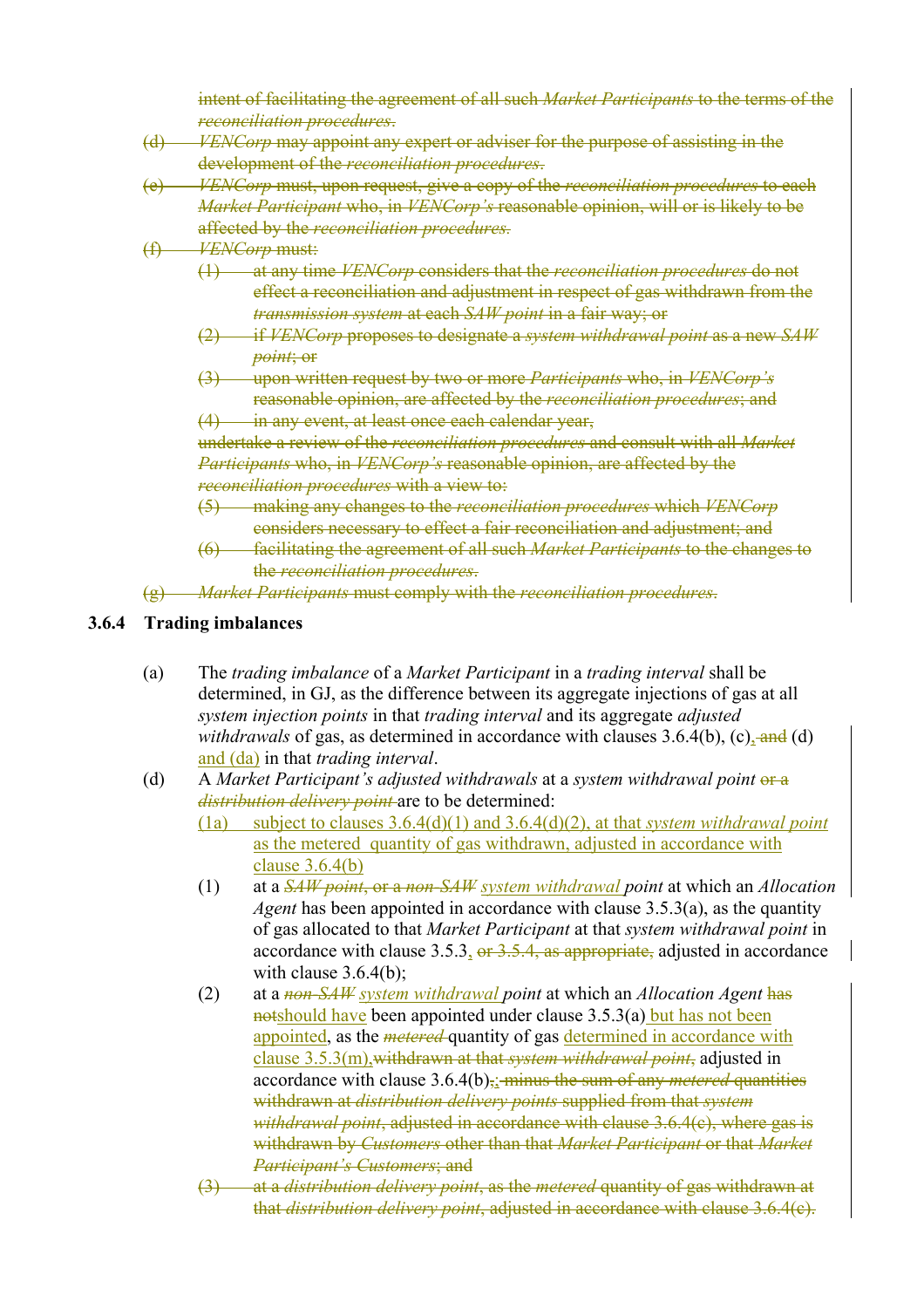- (da) A *Market Participant's adjusted withdrawals* at a *distribution delivery point are:*  (1) at that *distribution delivery point,* subject to clauses 3.6.4(da)(2) and
	- 3.6.4(da)(3), determined as:
	- (A) the metered quantity of gas withdrawn at that point*;* or
	- (B) the data provided to *VENCorp* for *settlement* purposes in accordance with the *Retail Gas Market Rules* for that point, adjusted in accordance with clause 3.6.4(c);
	- (2) at a *distribution delivery point* at which an *Allocation Agent* has been appointed in accordance with clause 3.5.3(a), determined as the quantity of gas allocated to that *Market Participant* at that *distribution delivery point* in accordance with clause 3.5.3, adjusted in accordance with clause 3.6.4(c); and
	- (3) at a *distribution delivery point* at which an *Allocation Agent* should have been appointed under clause 3.5.3(a) but has not been appointed, determined as the quantity of gas determined in accordance with clause 3.5.3(m), adjusted in accordance with clause 3.6.4(c).

# **3.6.5 Settlement amounts for billing periods**

- (b) The *settlement amount* for a *Market Participant* for a *billing period* equals the sum of:
	- $(1)$
	- (2) that *Market Participant's positive reconciliation amount* (if any) in respect of any prior *billing period* determined in accordance with clause 3.5; less
	- (3) that *Market Participant's negative reconciliation amount* (if any) in respect of any prior *billing period* determined in accordance with clause 3.5; less
	- $(4)$  .......
	- $(5)$  .......
	- $(6)$  .......
	- $(7)$  .......
	- $(8)$  .......
	- $(9)$  .......

where applicable, under clause 3.8.

# **3.6.19 Settlement revisions**

- (a) If an amount in a *final statement* issued under clause 3.6.15:
	- $\overline{(1)}$  has been the subject of a dispute and the dispute has been resolved in any way which causes the amount payable to differ from the amount payable as set out in the *final statement;* or
	- (2) has been identified as being in error in accordance with clause 3.6.19(b) and the correct amount has been determined by *VENCorp;*

*VENCorp* must issue to each *Market Participant* affected by the resolution of the dispute or the correction of the error a *revised statement* in accordance with clause 3.6.19(d).for the relevant *billing period* setting out:

- (3) the amount payable by the *Market Participant* to *VENCorp* or the amount payable by *VENCorp* to the *Market Participant* (subject to clause 3.6.22); and
- (4) the adjustment to the *final statement* as agreed or determined plus interest calculated on a daily basis at the *interest rate* for the period from the *payment date* applicable to the *final statement* to which the adjustment relates to the *payment date* applicable to the *revised statement* issued under this clause  $3.6.19(a)$ .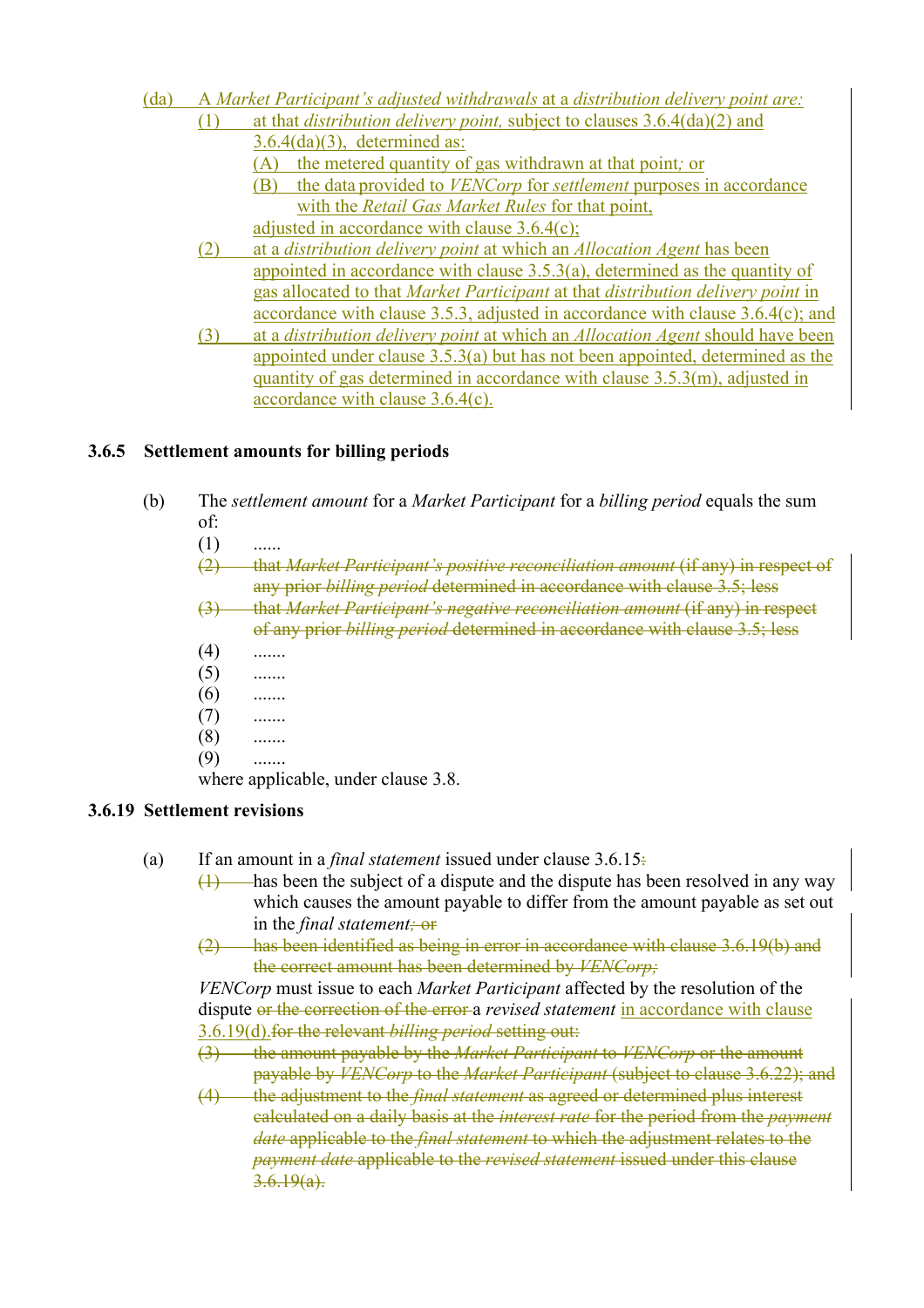- (b) If *VENCorp* becomes aware of an error in an amount stated in a *final statement*  issued under clause 3.6.15 and in *VENCorp's* reasonable opinion a *Participant* would be materially affected if a revision to the *final statement* was not made to correct the error, then *VENCorp* must issue *revised statements* for the relevant *billing period* in accordance with clause  $3.6.19(a)$ .  $3.6.19(d)$ .
- (c) *VENCorp* must revise each *final statement* issued in accordance with clause 3.6.15 using, for the purpose of that revision, the most recent information available to *VENCorp* on the 118<sup>th</sup> *business day* after the relevant *billing period*, and *VENCorp* must issue a *revised statement* for the relevant *billing period* in accordance with clause 3.6.19(d).
- (d) *VENCorp* must issue to each *Market Participant* affected by a revision a *revised statement* for the relevant *billing period* within 5 business days of a revision made in accordance with this clause 3.6.19 setting out:
	- (1) the amount payable by the *Market Participant* to *VENCorp* or the amount payable by *VENCorp* to the *Market Participant* (subject to clause 3.6.22); and
	- (2) the adjustment to the *final statement* as agreed or determined plus interest calculated on a daily basis at the *interest rate* for the period from the *payment date* applicable to the *final statement* to which the adjustment relates to the *payment date* applicable to the *revised statement* issued under this clause  $3.6.19(a)$ .

# **3.6.20 Payment of adjustments**

- (a) *VENCorp* must specify the time and date on which a payment of an adjustment under a *revised statement* issued under clause 3.6.19 is due, which date must be not less than ten *business days* and not more than fifteen *business days* after the issue of that *revised statement*.
- (aa) If the next *final statement* payment date occurs 10 business days or more after the issue of a *revised statement* under clause 3.6.19 then *VENCorp* must require payment of the adjustment under that *revised statement* to be made on that next *final statement* payment date.
- (ab) If the next *final statement* payment date occurs less than 10 *business days* after the date of issue of a *revised statement* under clause 3.6.19 then *VENCorp* must require payment of the adjustment under that *revised statement* to be made on the *final statement* payment date following the next *final statement* payment date.

# **3.7.9 Monitoring**

- (a) Each day, *VENCorp* must review its actual estimated exposure to each *Market Participant* in respect of previous *billing periods* under these Rules.
- (b) In calculating *VENCorp's* actual estimated exposure to a *Market Participant* under clause 3.7.9(a), the period between the start of the *billing period* in which the review occurs and the start of the *gas day* immediately following the day on which the review occurs is to be treated as a previous *billing period*.
- (c) In calculating *VENCorp's* actual estimated exposure to a *Market Participant* under clause 3.7.9(a), *VENCorp* must take into account:
	- (1) outstanding *settlement amounts* for the *Market Participant* in respect of previous *billing periods*; and
	- (2) *settlement amounts* for the *Market Participant* for *trading intervals* from the start of the *billing period* in which the review occurs to the end of the *gas day* on which the review occurs based on:
		- (A) actual *market prices* or, if actual *market prices* are not available for all or part of a *gas day*, the *market prices* forecast for the relevant *gas day* as *published* in the relevant *final operating schedule* determined by *VENCorp* in accordance with clause 3.1.12; and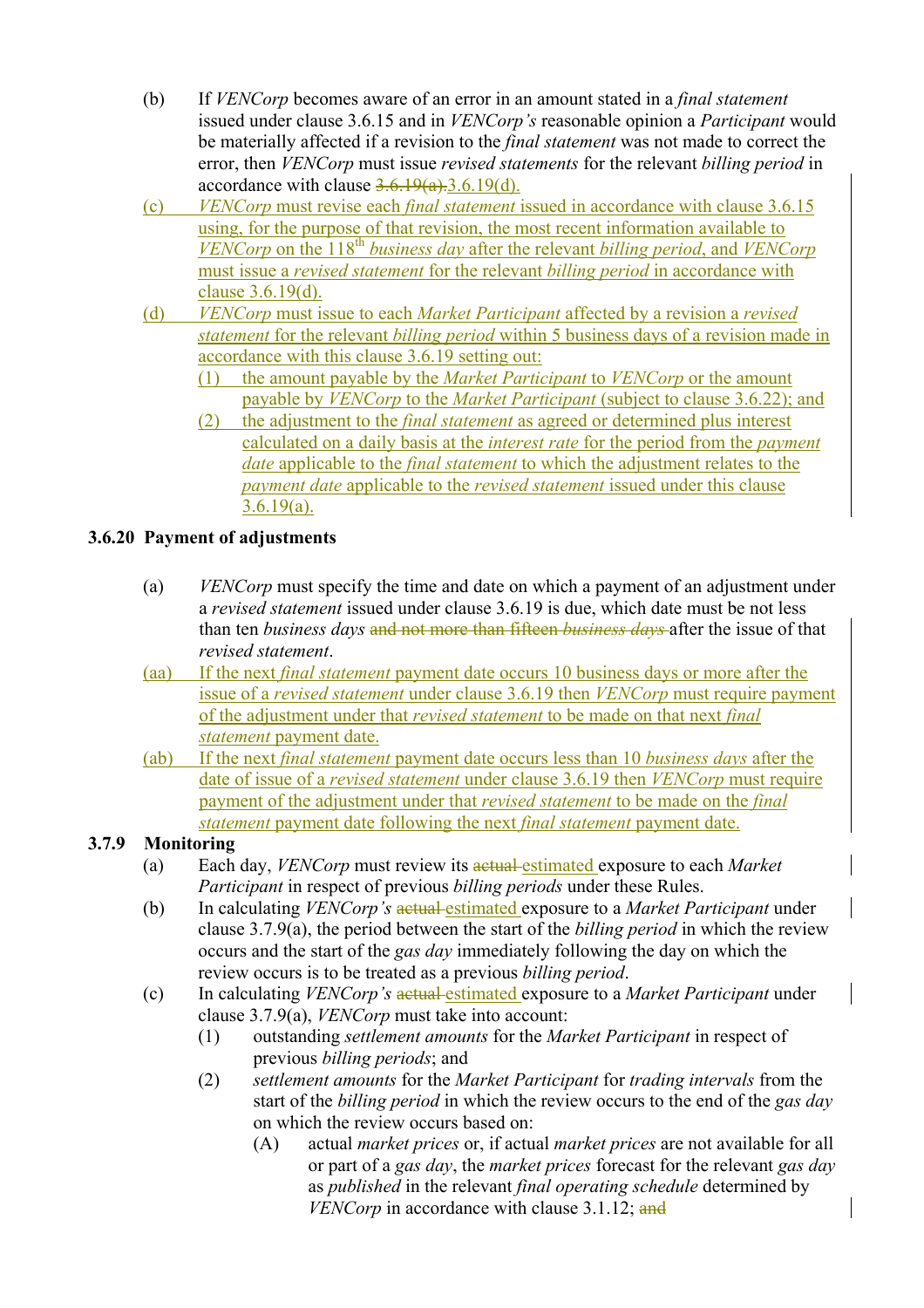- (B) actual *metered* quantities for the *Market Participant* or, if actual *metered* quantities are not available for a *trading interval*, then a *trading imbalance* for that *trading interval* determined by *VENCorp* based on substituted or available profiled *metering data* in accordance with procedures developed and *published* from time to time by *VENCorp* in consultation with *Market Participants.*
- (B) for *metering installations*, the actual *metering data* or if actual *metering data* is not available then *metering data* substituted by *VENCorp* in accordance with clause 4.4.24; and
- (C) data provided to *VENCorp* in accordance with the *Retail Gas Market Rules*.
- (d) If *VENCorp* calculates that its actual estimated exposure to a *Market Participant* exceeds the greater of
	- (1) the *Market Participant's minimum exposure*; and
	- (2) 80% of the *Market Participant's trading limit*,

then *VENCorp* must inform the *Market Participant* accordingly.

# **3.7.10 Margin calls**

- (b) If *VENCorp* makes a *margin call* on a *Market Participant* under clause 3.7.10(a), then the *Market Participant* must satisfy the *margin call* within the period determined in accordance with clause 3.7.10(c) by either:
	- (1) providing to *VENCorp* an additional security or securities complying with the requirements of this clause 3.7 which enables *VENCorp* to increase the *Market Participant's trading limit* to a level which exceeds *VENCorp's* actual estimated exposure to the *Market Participant*; or
	- (2) prepaying a portion of the amount payable or which will become payable in respect of previous *billing periods* sufficient to reduce *VENCorp's* actual estimated exposure to the *Market Participant* to below the *Market Participant's trading limit.*

# **4.4.1 Introduction to the metering rules**

- (b) This clause 4.4 sets out the *metering* requirements:
	- (1) for *connection points* on the *transmission system*;
		- (2) for *distribution delivery points* at which gas is withdrawn by:
			- (A) *Market Customers*; and
			- (B) *Customers* who are purchasing that gas in its entirety from a person other than the *Local Retailer*; and
		- (3) for *distribution delivery points* as determined by *VENCorp*:
			- (A) for the purposes of giving effect to an *allocation algorithm* developed in accordance with clause 3.5.4; or
			- (B) for which *metering data* is otherwise required for the purpose of *settlement.*
	- (b) This clause 4.4 requires the following connection points to have *metering installations*:
		- (1) *connection points* on the *transmission system*;
		- (2) *distribution delivery points* at which gas is withdrawn by *Market Customers*;
		- (3) other *distribution delivery points* as reasonably determined by *VENCorp* as
			- required for the operation of the *transmission system* or for *settlement;* and
		- (4) *receipt points* on a *distribution pipeline.*
- (e) The key principles adopted in this clause 4.4 are:
	- $(1)$  each:

(A) *connection point* on the *transmission system*;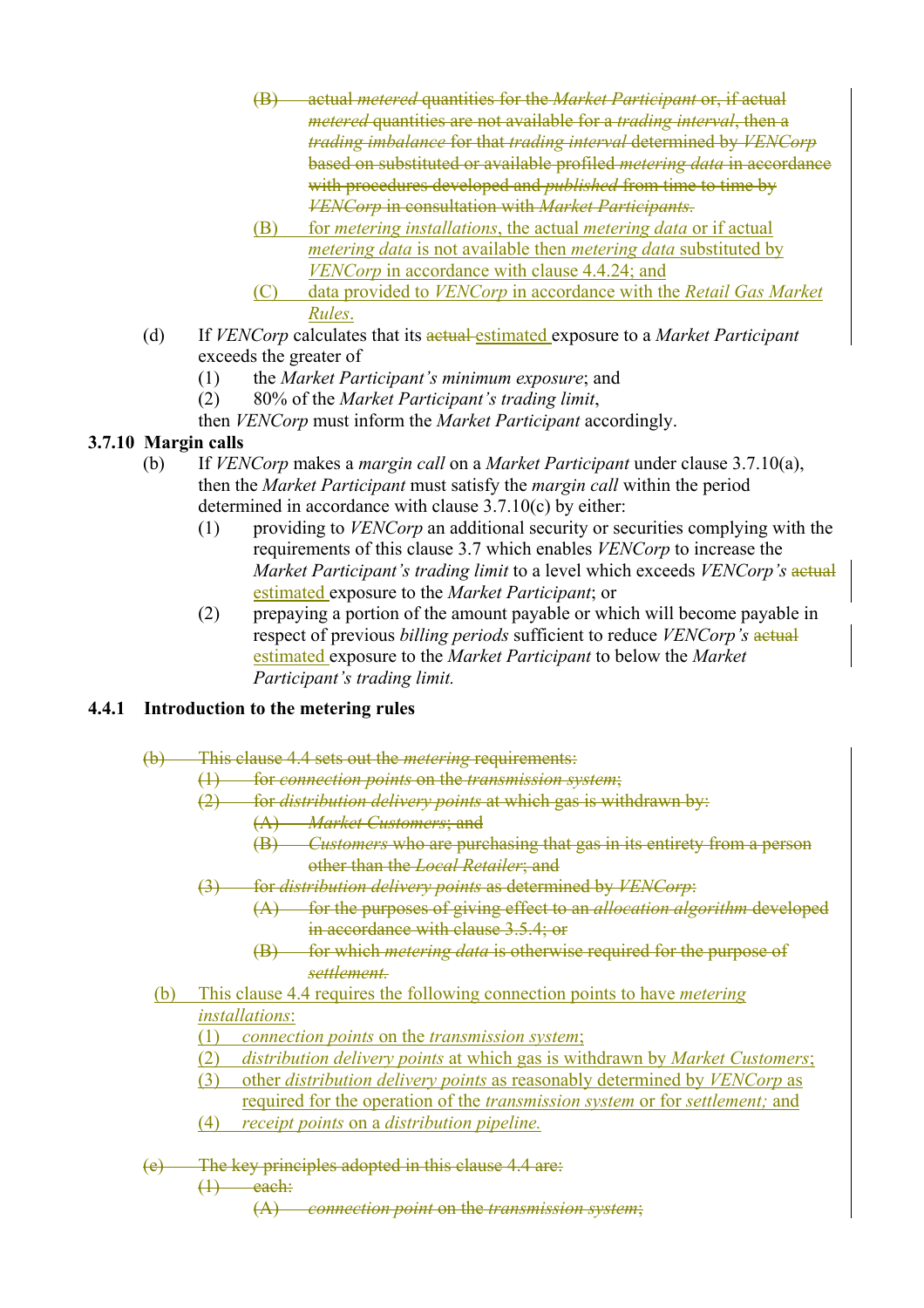- (AA) *receipt point* on a *distribution pipeline*;
- (B) *distribution delivery point* at which gas is withdrawn by a *Market Customer* or a *Customer* who is purchasing gas in its entirety from a person other than the *Local Retailer*; and
- (C) *distribution delivery point* as determined by *VENCorp* for the purposes of giving effect to an *allocation algorithm* developed in accordance with clause 3.5.4,
- (D) *distribution delivery point* for which *metering data* is otherwise required by *VENCorp* for the purpose of *settlement,* must have a *metering installation*;
- (19) *VENCorp* must establish a registration process to facilitate the application of this clause 4.4 to *Participants* in respect of:
	- (A) new *metering installations*;
	- (B) modifications to existing *metering installations*; and
	- (C) decommissioning of *metering installations*

required by *VENCorp* for the operation of the *transmission system* or for *settlement,*

# **4.4.2 Obligations of Market Participants to establish metering installations**

- (c) Before a *Market Participant* can inject gas at a *connection point* on a *distribution pipeline*, or withdraw or supply gas for withdrawal at a *distribution delivery point* from which the a tariff D *Customer* purchases gas from a *Retailer* other than the *Customer's Local Host Retailer*, the *Market Participant* must in respect of that *connection point* or *distribution delivery point*:
	- (1) ensure that there is a *metering installation* at that *connection point* or *distribution delivery point*;
	- (2) ensure that *metering installation* is installed in accordance with this clause 4.4 and is accurate in accordance with clause 4.4.8; and
	- (3) register that *metering installation* with *VENCorp*.
- (d) *VENCorp* may refuse to permit a *Market Participant* to inject gas into a *connection point* on a *distribution pipeline*, or withdraw or supply gas for withdrawal at a *distribution delivery point* where the *Customer* purchases that gas from a *Retailer*  other than its *Local Host Retailer* if the *metering installation* at that *connection point*  or *delivery point* does not comply with the provisions of this clause 4.4.

#### **4.4.3 Responsibility for metering installation**

.

- (b) Subject to clause 4.4.3(d), the *responsible person* for a *metering installation* at:
	- $(1)$  .....
	- $(2)$  ....
	- $(3)$  ......
	- $(4)$  .....
	- (5) a *distribution delivery point* at which a *Market Customer* or a *Customer* who is buying gas from a *Retailer* other than the *Customer's Local Host Retailer*  is *connected* is the *Distributor* associated with that *distribution delivery point*, unless otherwise agreed by that *Distributor* and the relevant *Market Participant*; and
	- $(6)$  .....

# **4.4.18 Data transfer and collection**

(d) Without prejudice to the generality of clause 4.4.18(c), for all *delivery points* at which *Customers* withdraw 100,000GJ of gas per annum or more, and all *distribution delivery points* identified prior to 1 September 2000 at which *Customers* withdraw more than 10,000GJ per annum and for which *metering data* is required for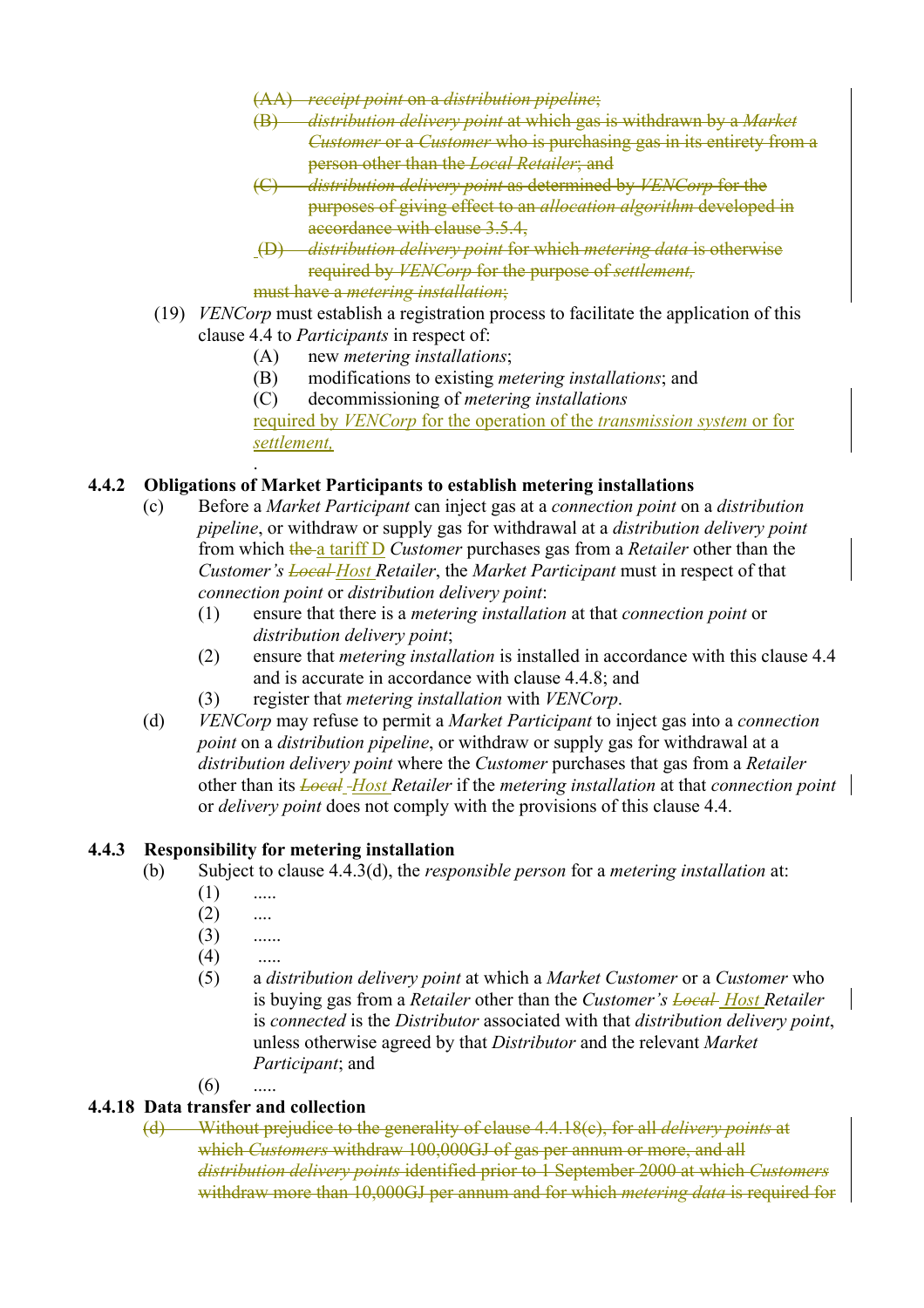the purposes of the *allocation algorithm* developed in accordance with clause 3.5.4, the *responsible person* must ensure that each of its *metering installations* contains a telephone line or radio transmitter and/or such other equipment as *VENCorp* may reasonably require to enable *metering data* to be transmitted to, and to enable *VENCorp* to obtain remote access to the *metering data* from, the *metering database*

- (d) Without prejudice to the generality of clause 4.4.18(c), the *responsible person* must ensure that each of its *metering installations* contains such communication equipment as *VENCorp* may reasonably require to:
	- (1) enable *metering data* to be transmitted to the *metering database*; and
	- (2) enable *VENCorp* to obtain remote access to the *metering data* from the *metering database*,

 for the purpose of VENCorp's operation of the transmission system, for determination of settlement and/or for maintaining metering integrity.

## **4.4.20 Metering database**

(d) The *metering database* must include *metering data*, *energy data*, *energy calculations*, gas quality data*,* data substituted in accordance with this clause 4.4 or data provided to VENCorp for *settlement* purposes in accordance with the *Retail Gas Market Rules* and all calculations made for *settlement* purposes.

## **4.4.21 Register of metering information**

- (ca) Prior to the date on which the group of *Customers* who withdraw more than 500,000GJ per year from a *connection point* become *Non-Franchise Customers* to whom any *Retailer* is authorised to sell gas under its retail licence, *VENCorp* must, in consultation with *Participants*, develop and *publish* transfer procedures for *Non-Franchise Customers* transferring from one *Retailer* to another *Retailer*.
- (d) Prior to the group of customers referred to in section 6B(1)(d) of the *Gas Industry Act* ceasing to be *Franchise Customers*, *VENCorp* must, in accordance with the *public consultation procedures*, establish, administer, and review transfer procedures to deal with registration procedures for transfer between *Retailers* of customers who are not *Franchise Customers*.
- *VENCorp* is not obliged to accept registration data in relation to a customer who is not a *Franchise Customer* transferring between *Retailers* if such registration data is not provided in accordance with the transfer procedures referred to in clause 4.4.21(d).

#### **4.4.24 Data validation and substitution**

- (a) *VENCorp* is responsible for the validation and substitution of *metering data*.
- (b) *VENCorp* must develop data validation processes for *metering data* in consultation with *Participants.*
- (d) If:
	- (1) any *metering* equipment at a *metering installation* is removed from service; or
	- (2) any *metering data* is found to be inaccurate or incorrect; or
	- (3) calibration of any *meter* at a *metering installation* reveals a measurement error which exceeds the *metering substitution threshold* applicable to that *meter*; or
	- (4) calibration of any *meter* at a *metering installation* reveals a measurement error which is less than the *metering substitution threshold* applicable to that *meter* and, in *VENCorp's* reasonable opinion, a *Participant* would be materially and adversely affected if no substitution was made pursuant to this clause; or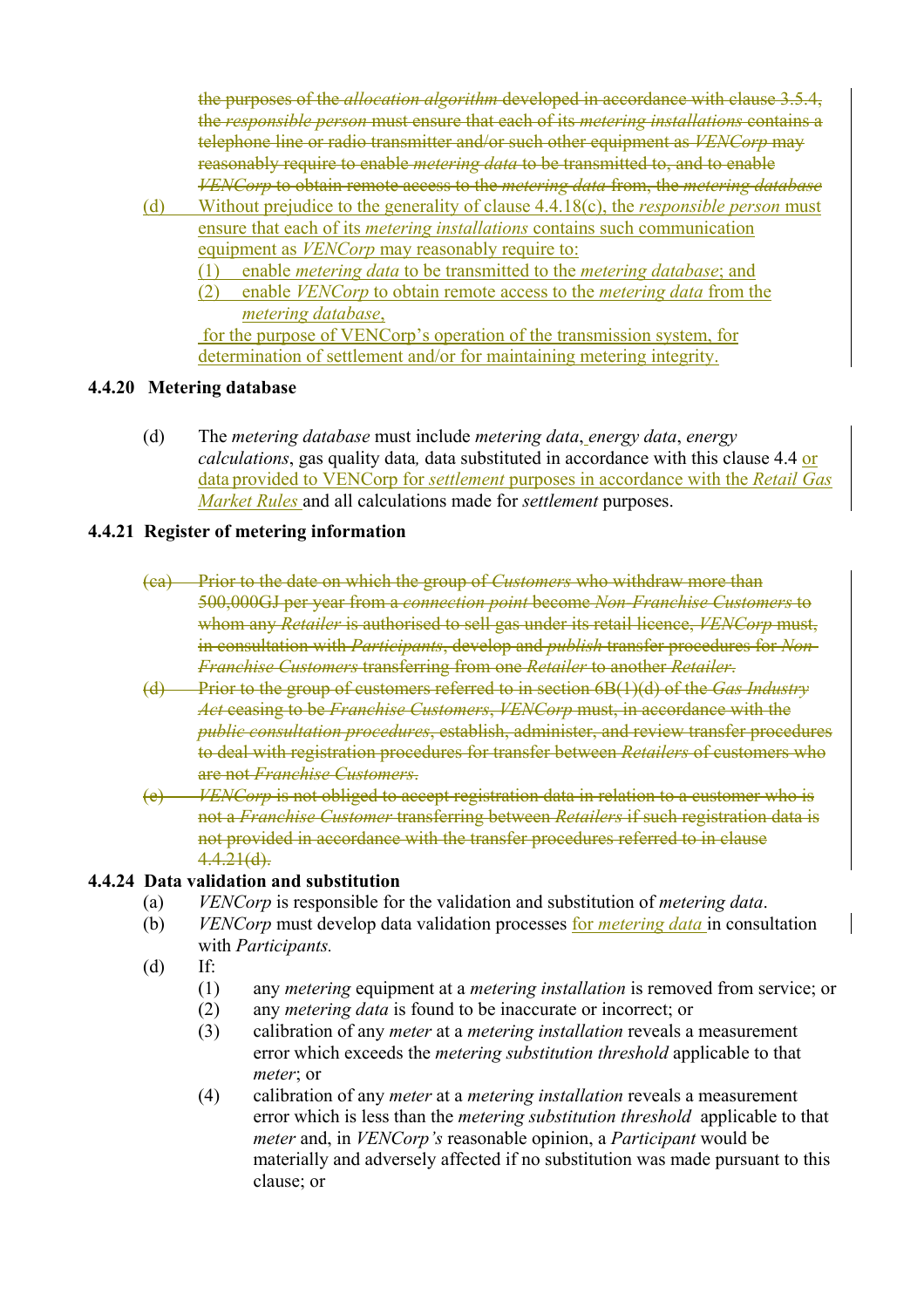- (5) *metering data* is not transmitted or otherwise collected from a *metering installation* and delivered to the *metering database* within the time required for *settlement*,
- *VENCorp* must adopt substitute readings in accordance with this clause 4.4.24.

## **4.4.25 Confidentiality**

*Metering data* and data provided to VENCorp for *settlement* purposes in accordance with the *Retail Gas Market Rules* and passwords are confidential and each *Participant* must ensure that they are treated as *confidential information* in accordance with these Rules.

## **4.4.26 Use of meters**

- (a) *Metering data* must be used by *VENCorp* as the primary source of data for *settlement*  purposes or data provided to *VENCorp* for *settlement* purposes in accordance with the *Retail Gas Market Rules.*
- (b) Notwithstanding any other provision of this clause 4.4, *VENCorp* shall not be liable to any person in respect of any inaccuracies, discrepancies or other defects in *metering data* and data provided to *VENCorp* for *settlement* purposes in accordance with the *Retail Gas Market Rules*, including *metering data* which is stored in the *metering database*.

## **4.4.27 Evolving technologies and processes and development of the market**

(b) Prior to the group of customers referred to in section 6B(1)(c) of the *Gas Industry Act* 1994 ceasing to be *Franchise Customers*, *VENCorp* must review the requirement for *metering installations* to be installed at *distribution delivery points* from which gas is withdrawn by any *Customer* who purchases its gas from a *Retailer* other than the *Local Retailer*. Now an historic event and may be

# **SCHEDULE 4.2 METERING REGISTER**

#### **2. Metering register information**

*Metering* information to be contained in the *metering register* should include such information as *VENCorp* considers reasonably necessary and by way of example, may include the following:

(b) Location in *market*:

deleted

- (1) CTM group identification;
- (2) heating value zone;
- (3) UAFG zone;
- (4) *pricing zone*;
- (5) *system withdrawal zone*;
- (6) injection point;
- (7) TUoS zone;
- (8) hub identification;
- (9) hub flow direction; and
- (10) transmission or distribution *connection point* identification
- (11) base load; and

# (12) temperature sensitivity factor.

# (c) Associated parties:

- (1) *metering data* agency identification;
- (2) *responsible person* identification;
- (3) *Market Participant* settling account identification;
- (4) host *Retailer* identification;
- (5) supplying *Retailer* identification;
- (6) relevant *Distributor* identification; and
- (7) *Allocation Agent* identification.; and
- (8) supplier of last resort identification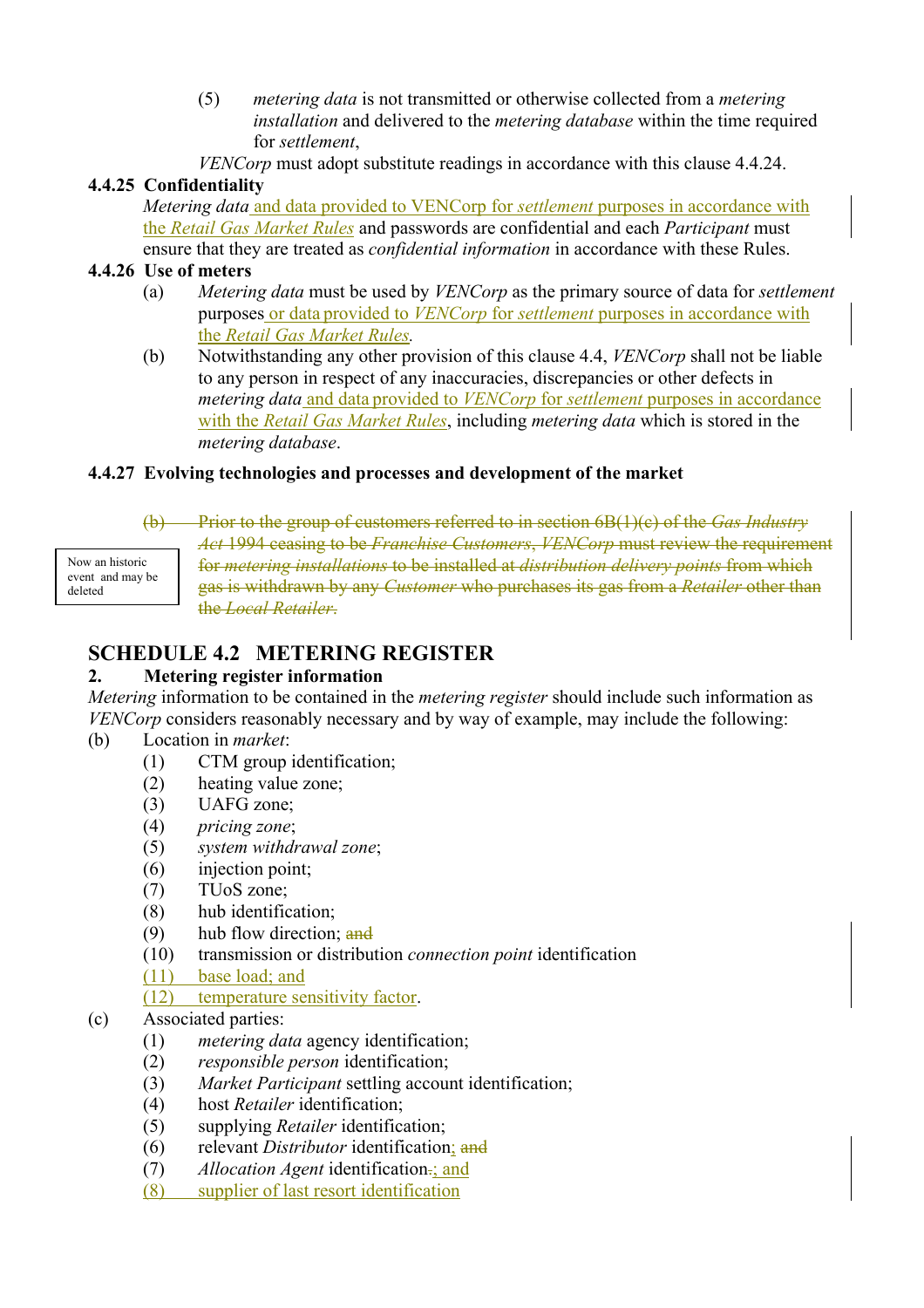# **SCHEDULE 4.3 INSTALLATION DATABASE**

Each *installation database* must contain the following installation information and such other installation information as specified by *VENCorp:*

- (a) *Metering point* reference details, including:
	- (1) locations and reference details (eg drawing numbers);
	- (2) site identification names;
	- (3) details of *affected Participants* associated with the *system point*; and
	- (4) the *responsible person*;
	- (5) meter installation registration number (MIRN);
	- (6) base load;
	- (7) temperature sensitivity factor; and
	- (8) Customer characterisation.

# **5.4.1 Confidentiality**

- (a) Each *Participant* and *VENCorp* must keep confidential any *confidential information* which comes into the possession or control of that *Participant* or *VENCorp* of which the *Participant* or *VENCorp* (as the case may be) becomes aware.
- (b) A *Participant* and *VENCorp*:
	- (1) must not disclose *confidential information* to any person except as permitted by these Rules or the *Retail Gas Market Rules*;
	- (2) must only use or reproduce *confidential information* for the purpose for which it was disclosed or another purpose contemplated by these Rules or the *Retail Gas Market Rules*; and
	- (3) must not permit unauthorised persons to have access to *confidential information*.

# **5.4.2 Exceptions**

This clause 5.4 does not prevent:

- (b) the disclosure of information by a *Participant* or *VENCorp* or by persons to whom the *Participant* or *VENCorp* (as the case may be) has disclosed that information to:
	- (1) an employee or officer of the *Participant* or a *related body corporate* of the *Participant* (other than, in respect of the information referred to in clause 5.4.1(d), the *Retailer* that is a related body corporate of a *Distributor)*(other than a *related body corporate* of the *Retailer*) of the *Participant*; or
	- (2) a legal or other professional adviser, auditor or other consultant of the *Participant* or *VENCorp* (as the case may be),

which requires the information for the purposes of these Rules, or for the purpose of advising the *Participant* or *VENCorp* in relation these Rules;

# **7.2.2 Appointment of Adviser and panel group**

(d) If the *Adviser* does not, in the reasonable opinion of *VENCorp*, continue to meet the requirements of clause 7.2.2(b) or clause 1.5.2(b) of the *Retail Gas Market Rules*, *VENCorp* may terminate the appointment of the *Adviser* and appoint a new *Adviser*.

# **SCHEDULE 7.1 CLASSIFICATION OF RULES**

| 3.5.3(a) | Market Participant must appoint an Allocation         |    |
|----------|-------------------------------------------------------|----|
|          | Agent at non-SAW delivery points.                     |    |
| 3.5.3(c) | Only one <i>Allocation Agent</i> shall be appointed   |    |
|          | for each <i>non-SAW delivery point</i> .              |    |
|          | VENCorp must establish allocation algorithm,          | RP |
|          | give copy to Market Participants, review the          |    |
|          | allocation algorithm.                                 |    |
|          | 5.5(a) (f) Establishment and review of reconciliation | ₩₽ |
|          | procedures by VENCorp, consultation with              |    |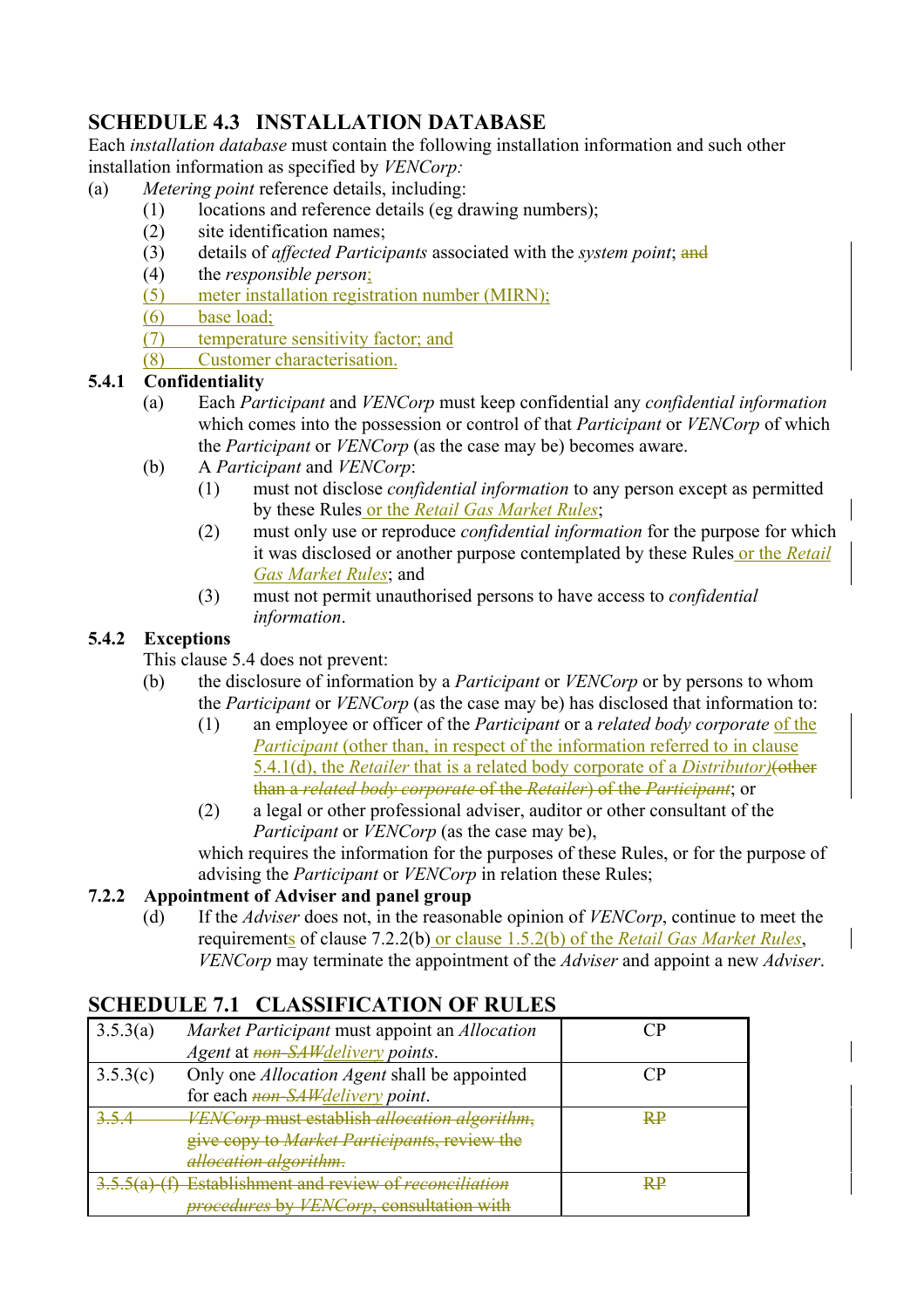| <b>Market Participants, provision of copies.</b>     |    |
|------------------------------------------------------|----|
| 2556<br><b>Market Participants must comply with</b>  |    |
| reconciliation procedures.                           |    |
| $T, T, \angle T$ (vu), T. T. $\angle T$ (u)          | R₽ |
| <i>VENCorp</i> must establish transfer procedures to |    |
| deal with registration procedures of Non-            |    |
| <b>Franchise Customers transferring between</b>      |    |
| Retailers.                                           |    |

# **11. GLOSSARY**

| allocation algorithm                    | The algorithm which <i>VENCorp</i> is required to establish under<br>elause 3.5.4(a).                                                                                                                                                                                                                                                                                                                                                                                                                                                                                                                                                                                                                                                                                                                                                                                                                                 |
|-----------------------------------------|-----------------------------------------------------------------------------------------------------------------------------------------------------------------------------------------------------------------------------------------------------------------------------------------------------------------------------------------------------------------------------------------------------------------------------------------------------------------------------------------------------------------------------------------------------------------------------------------------------------------------------------------------------------------------------------------------------------------------------------------------------------------------------------------------------------------------------------------------------------------------------------------------------------------------|
| <b>Franchise Customer</b>               | A Customer if a Retailer who is:<br>not a Non-Franchise Customer, except a customer who is<br>$\left(\mathrm{a}\right)$<br>not a Non-Franchise Customer and who is sold gas by a<br><i>Retailer</i> in a new area pursuant to a new areas licence<br>issued under section 6B(3) of the Gas Industry Act; or<br>a Non-Franchise Customer to whom the Retailer under its<br>$\biguplus$<br>licence has an exclusive right to sell gas.                                                                                                                                                                                                                                                                                                                                                                                                                                                                                  |
| <b>Local Host Retailer</b>              | In respect of a geographical area, a Retailer whose retail licence<br>issued under the Gas Industry Act 1994 authorises that Retailer to<br>sell gas to Franchise Customers located in that geographical area.<br>For the distribution system operated by TXU Networks (Gas) Pty<br>Ltd (ACN 086 015 036) and its successors the Host Retailer is<br>Pulse Energy Pty Ltd (ACN 090 538 337) and its successors.<br>For the distribution system operated by Vic Gas Distribution Pty<br>Ltd (ACN 085 899 001) and its successors the Host Retailer is<br>TXU Pty Ltd (ACN 086 014 968) and its successors.<br>For the distribution system operated by Multinet Gas (DB N0 1)<br>Pty Ltd (ACN 086 026 986) and Multinet Gas (DB N0 2) Pty Ltd<br>(ACN 086 230 122) (trading as "Multinet Partnership") and its<br>successors the Host Retailer is Origin Energy (Vic) Pty Ltd (ACN)<br>086 013 283) and its successors. |
| metering data                           | The data obtained or derived from a <i>metering installation</i> ,<br>including energy data.                                                                                                                                                                                                                                                                                                                                                                                                                                                                                                                                                                                                                                                                                                                                                                                                                          |
| metering installation                   | The <i>meter</i> and associated equipment and installations installed or<br>to be installed for the collection of <i>metering data</i> required for<br>settlement purposes. as required under clause 4.4 for <i>connection</i><br><i>points, distribution delivery points and receipt points.</i>                                                                                                                                                                                                                                                                                                                                                                                                                                                                                                                                                                                                                     |
| negative reconciliation<br>amount       | An amount which a Market Participant is required to pay to<br>VENCorp in respect of a billing period following reconciliation in<br>accordance with clause 3.5.5.                                                                                                                                                                                                                                                                                                                                                                                                                                                                                                                                                                                                                                                                                                                                                     |
| <b>Non-Franchise</b><br><b>Customer</b> | The same meaning as in the Gas Industry Act.                                                                                                                                                                                                                                                                                                                                                                                                                                                                                                                                                                                                                                                                                                                                                                                                                                                                          |
| non-SAW point                           | A system withdrawal point other than a SAW point.                                                                                                                                                                                                                                                                                                                                                                                                                                                                                                                                                                                                                                                                                                                                                                                                                                                                     |